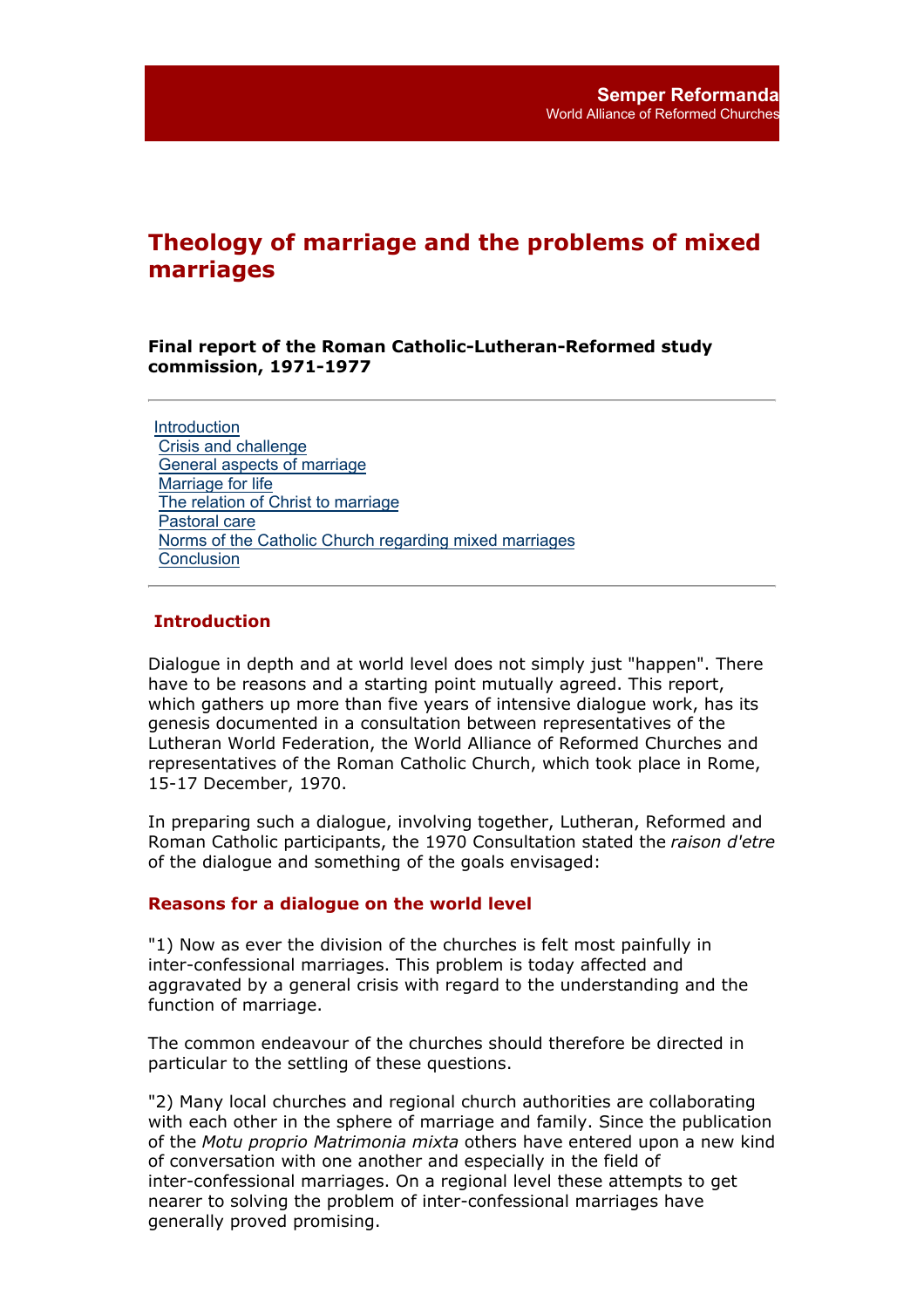"3) Nevertheless should efforts be exclusively confined to the regional level and the universal aspects of the problem be therefore lost to sight, it would be a narrowing of the issue. For this reason the Lutheran World Federation and the World Alliance of Reformed Churches advocated a worldwide conversation with the Roman Catholic Church and prepared it by two consultations in Cartigny (Switzerland), November 1969 and March 1970. The pertinent reasons for this worldwide dialogue on the theology of marriage and on the problem of inter-confessional marriages are primarily as follows:

"(a) Satisfactory agreements on a regional level are often made more difficult by factors dependent on local conditions - ; such as ecclesiastical minority situations, lack of ecumenical stimuli and of the opportunities of dialogue - ; they may be promoted by exchange and consultation on a worldwide level.

"(b) The problem of inter-confessional marriages is fundamentally and ultimately due to the differences in the theological understanding of marriage. These theological questions are equally valid throughout the world and have thus a universal character.

"(c) The endeavour to reach a common understanding between the Roman Catholic Church and the churches of the Reformation ought to make a helpful contribution to the overcoming of the worldwide crisis with regard to the understanding and the function of marriage".

Among the many issues that would call for study the 1970 report outlined: Marriage is a reality to all humanity, the sacramental reality of marriage, the indissolubility of marriage, and ecclesiastical regulations.

A projected time-table was agreed, and after due consultation the three partners officially appointed the members of the joint study commission. Regrettably illness and death necessitated certain changes as noted below.

#### **Participants in the dialogue:**

#### **Roman Catholics**:

Rev. Franz Beffart Roman Catholic Institute for Marriage and Family Questions Hohenzollernring 38-40 5 Cologne - 1, Germany

Mr Michel Dousse Family Department of the Laity Council Piazza S. Calisto, 16 00153 Rome, Italy

Rev. Gustave Martelet, SJ Professor at the Theological Faculty of Fourvière 4, Montée de Fourviegrave;re 69 Lyons - 5, France

Mrs Jacqueline Stuyt Chairman of Commission on Ecumenism World Union of Catholic Women's Organizations Flat B - 4 Cleveland Square London, W2 6DH, Great Britain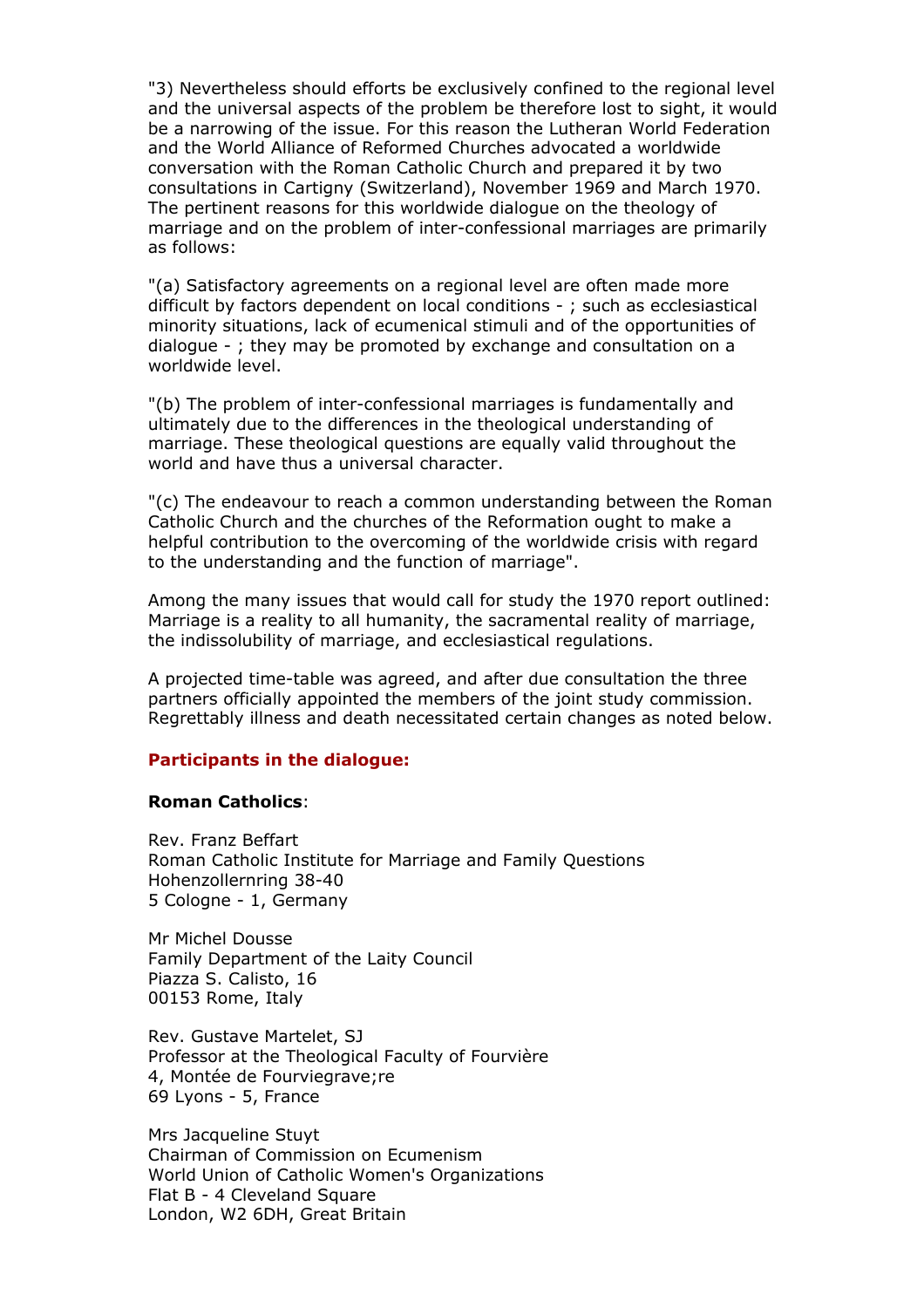Rev. Jérôme Hamer, OP (1971-1972) General Secretary Secretariat for Pomoting Christian Unity Città del Vaticano

Msgr Jozef Tomko S. Congregation for the doctrine of the faith Città del Vaticano

Rev. Olaf Wand, AA (1971) Staff member of the Secretariat for Promoting Christian Unity Città del Vaticano

Dr Wolfdieter Theurer, CSSR (1972; deceased 1973) Staff member of the Secretariat for Promoting Christian Unity Città del Vaticano

Msgr Charles Moeller General Secretary Secretariat for Promoting Christian Unity Città del Vaticano

Rev. Pierre-M. de Contenson, OP (1973-1976; deceased 1976) Staff member of the Secretariat for Promoting Christian Unity Città del Vaticano

#### **Lutherans:**

Mrs Sophia Tung Lutheran Church in Taiwan 86-1 Section 3 Hsin Shen South Road Taipei, Taiwan Republic of China

Prof. Dr Dietrich Rössler Engelfriedshalde 39 74 Tübingen, Germany Rev. Maurice Sweeting Lutheran Church 29, rue ds Glaces 25000 Valentigney, France

Rev. Dr Harding Meyer Research Professor at the Institute for Ecumenical Research 8, rue Gustave Klotz 67000 Strasbourg, France

#### **Reformed:**

Rev. Prof. Rachel Henderlite Austin Presbyterian Theological Seminary 100 East 27th Street Austin, Texas, 78705 USA

Rev. Prof. Daniel Vidal Treviño 1 bis 3 Madrid 3, Spain

Rev. Dr Rudolf Ehrlich (deceased 1974)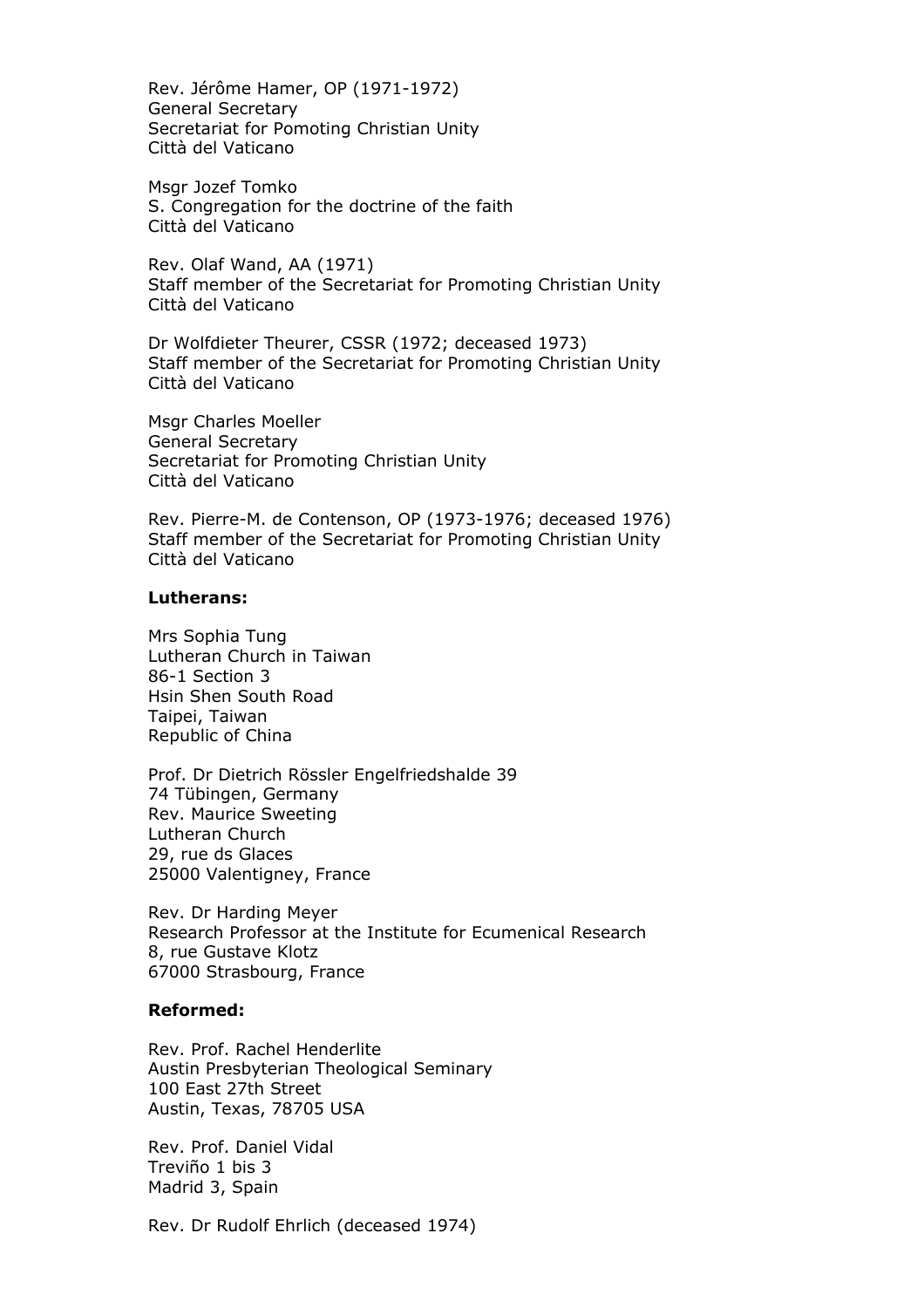The Manse 28 Summerside Street Edinburgh 6, Scotland

Prof. Frank Nichol (1974) Knox College Dunedin, New Zealand

Prof. N.H.G. Robinson (1974-76) Professor of Divinity University of St. Andrews St. Andrews, Scotland

Rev. Richmond Smith Theological Secretary, Warc 150, route de Ferney CH-1211 Geneva 20, Switzerland

Throughout the sessions the chair rotated between Mrs Jacqueline Stuyt (Roman Catholic), Prof. Dietrich Rössler (Lutheran), Rev. Dr Rudolf Ehrlich (Reformed) 1971-1974, Prof. Rachel Henderlite (Reformed) 1974-1976.

Observers have attended most of the sessions:

The Revd Prebendary Henry Cooper (Anglican), London, the Revd Dr Leslie Clements and the Revd Rex Davies (both from the World Council of Churches), Geneva.

In all the joint study commission has had five meetings: Strasbourg 1971, Madrid 1972, Basel 1973, Strasbourg 1974, Venice 1976. Depending on the nature of the subjects treated specialized resource persons were invited to individual meetings:

I. 1971-theme: "Marriage today from the sociological, psychological and religious points of view". Adviser, Mrs Micheline Hermann-Meric, psychologist (Roman Catholic), Paris.

II. 1972-theme: "The sacramentality of marriage". Adviser, Prof. Dr Hermann Ringeling (Lutheran), Bern.

III. 1973-theme: "The indissolubility of marriage". Advisers: Rev. Bernard de Lanversin (Roman Catholic), Marseille; Prof. N.H.G. Robinson (Reformed), St Andrews.

IV. 1974-theme: "The indissolubility of marriage" - continued. Advisers: Prof. Cyrille Vogel (Roman Catholic), Strasbourg; Prof. Dr D. Hans Dombois (Lutheran), Heidelberg.

V. 1976 - "Review of the work of the commission and final report".

### **Crisis and challenge**

(1) In its discussion of the problems of marriage the Commission has been acutely aware of the contemporary crisis affecting marriage. While acknowledging the magnitude of the present challenge, however, we would wish to keep it in perspective by bearing in mind that there has always been an element of crisis or of tension in marriage, insofar as the actuality has too frequently fallen short of the ideal, what marriage is has often fallen short of what it ought to be, and that this has not seldom been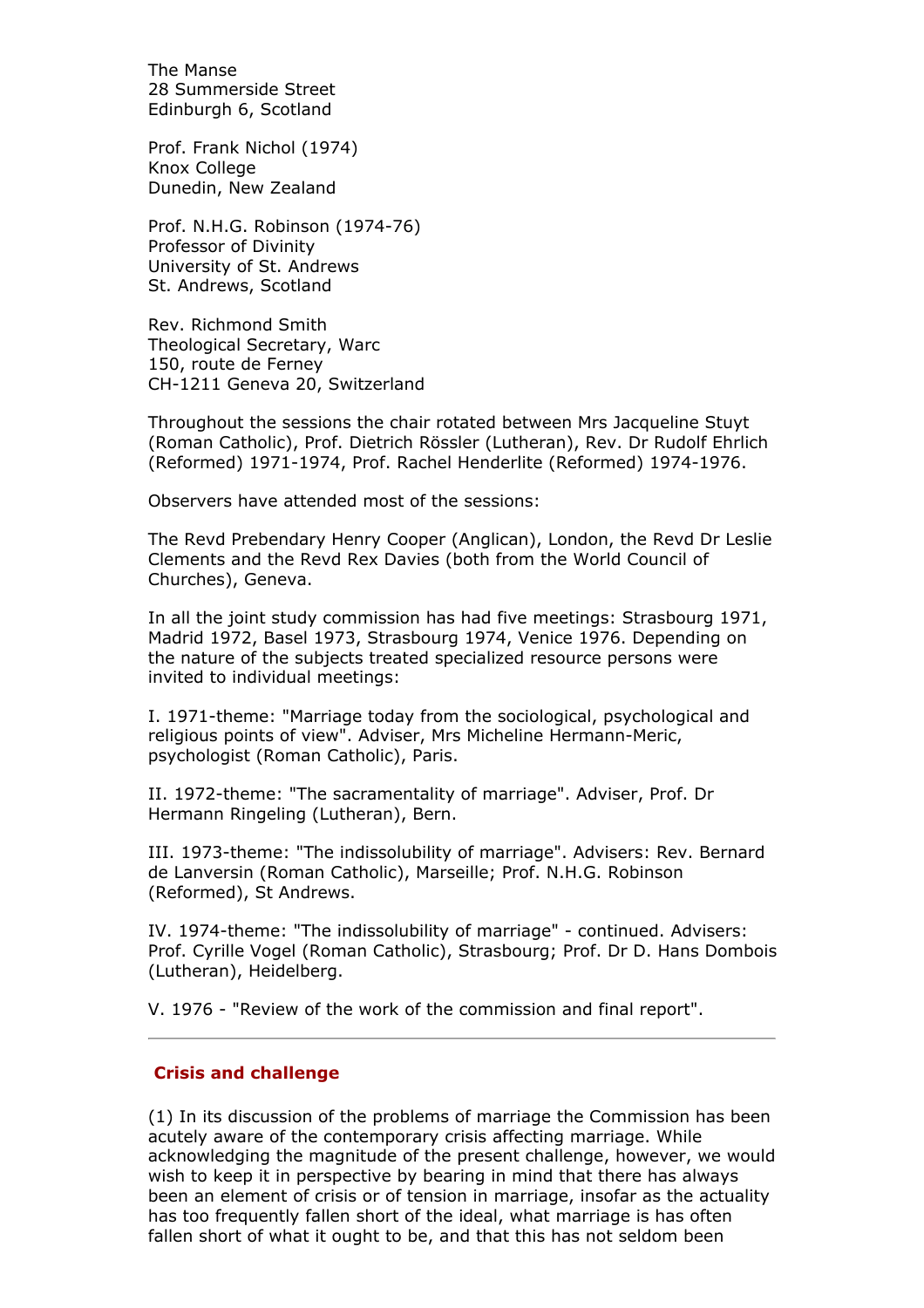accepted through corruption of the ideal, such as the double moral standard for husband and wife. Moreover, we are deeply convinced that the churches should not disguise whatever responsibility they may have for contributing to the crisis, partly by their own divisions and divided witness, partly by caring too much for the institution and too little for those involved in it.

(2) None the less, the crisis exists at present, although once again it should not be too rigidly separated from other contemporary movements and trends which call in question accepted standards and authorities, for it is probably not mistaken to see at the root of these the search for a reality and meaning which have been lost by many traditional forms of life and behaviour; and this search commands a degree of sympathetic and appreciative understanding. On the other hand, this search for reality is probably not the only factor in the present situation; and there is no doubt that the emancipation of women has brought great changes to the marital situation, as have technological discoveries affecting this area of human existence. Another factor, operating at a deeper level, is an attitude of the human spirit which has readily emerged at a stage of modern civilization which owes much to scientific achievements and scientific ways of thinking. Perhaps this attitude of the human spirit reflects the detachment of a scientific age, and it is certainly tentative and sceptical, uncommitted and prone to experiment. It fits in well with a period of pluralism and secularism; but it lacks the criteria for gauging the success of the adventure of human life and history. Moreover, in reaction against this emptiness of the human spirit, many in our time have sought participation in reality in a wide diversity of ways. Some of these ways have carried with them peculiar dangers to the human person. Others have had an essentially religious character and have been attempts to recover that existential sense of God the lack of which lies at the deepest root of our present problems.

(3) Yet whatever place there is for experiment here and there in the course of human life, there is no place for it at the very roots of life, in connection with life itself. When we allow ourselves to consider the matter, we experience life both as a gift to us and as something we are enabled to pass on to future generations - as if God had not only called us into existence but has even made us partners with Himself in the promotion and enhancement of human life. With life itself we are given the promise of more life, and the possibility of its development in our children for good or for ill. Moreover, each marriage, with the children who may be given to it, must work itself out, again for good or ill, through a succession of situations in circumstances of sickness and health, of good fortune and bad, of prosperity and adversity, of life and death. It seems impossible to be existentially aware of this basic experience which has something of the character of a mystery and a challenge, without feeling the need for some interpretative vision; and certainly for its part the Christian church has always assigned and must continue to assign, a very great importance and significance to the coming together of the sexes in marriage, which is, as it were, a focus of this basic situation.

(4) In articulating this vision one may fall into all sorts of reductionist errors, and the churches themselves have not always been free of these. They have sometimes treated sexuality as a merely biological means for the sole purpose of procreation; but others may likewise treat it as a merely anthropological language of communication and self-expression to the total exclusion of procreation. Both views, however, are partial and one-sided. Others again may treat sexuality as a sphere merely for self-satisfaction and the obsessive pursuit of pleasure; but this is a double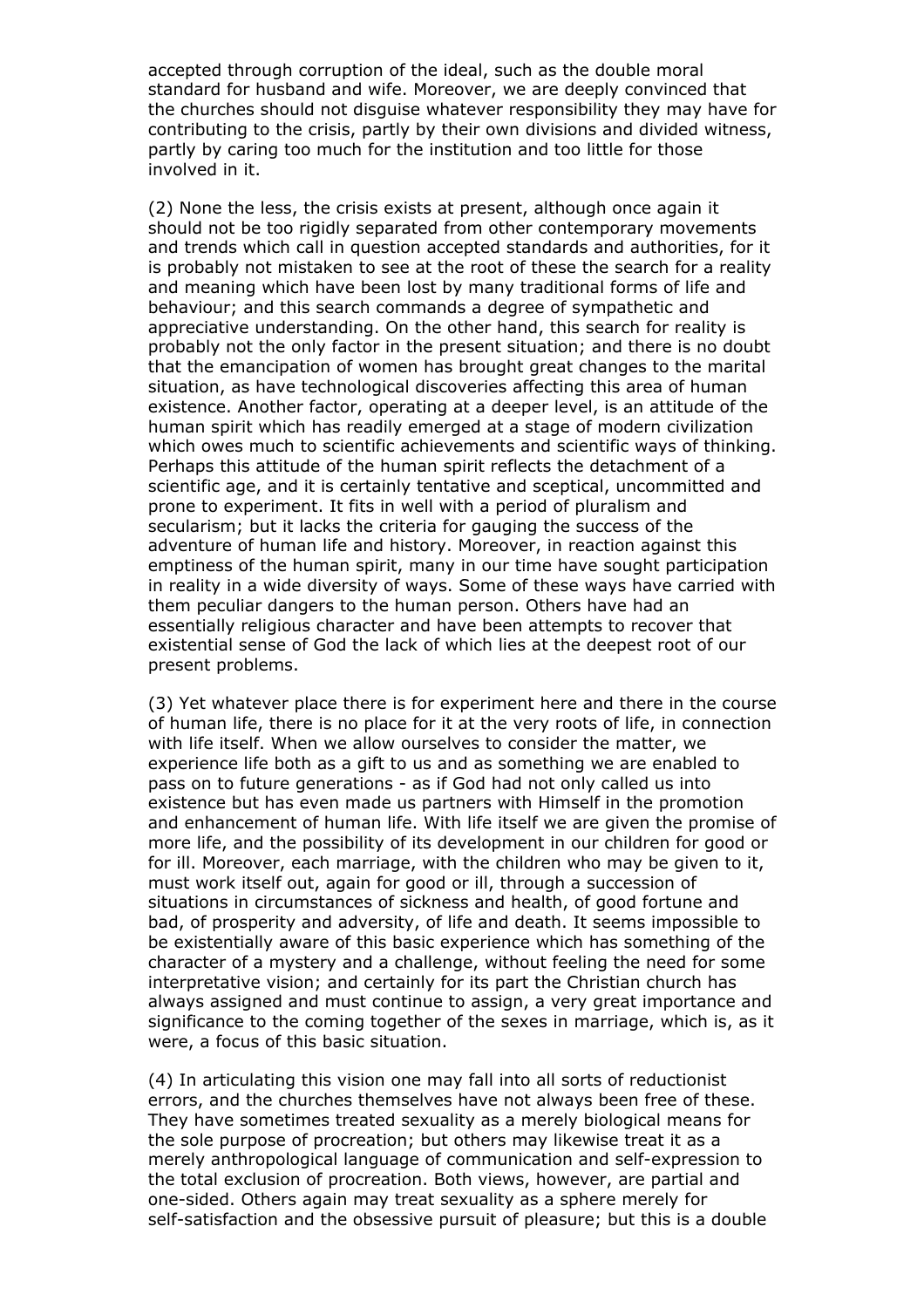mistake. It reduces the human personality to nothing more than instinct and sentiment and it isolates the individual from his or her partner, from children, from society, from future generations, and from God.

(5) There are clearly questions at issue here concerning potentiality and genuinely human reality which it would be tragic to allow to go by default; and certainly even if our churches have sometimes seemed unduly legalistic and inward-looking, their present concern in these conversations is to recover the reality and values in their traditions and under the gospel of Jesus Christ, to serve humanity in its needs and responsibilities in a rapidly changing world, which finds it easier to despair than to believe. Believing in the values of our traditions, we must help our people to grasp them afresh, in terms of their contemporary existence, lest they be lost in the confusion of change.

#### **General aspects of marriage**

(6) The starting point for our analysis of marriage is the fact that marriage is subject to constant change. The historicity of man comes to the fore also in this matter. Particular changes have been brought about in modern times, and among these changes one must include the transition from the pre-industrial form of life to the complex industrial society of the present time. This transition does not occur simultaneously in all places, and all stages of the process may therefore exist side by side with each other. Examples of this are provided by comparing the characteristic forms of marriage in different cultures and also by the influence that in one way or another is being continuously exerted on individuals in modern society, i.e., in political, moral, economic and other respects. History and ethnology, as well as psychology and sociology, give striking accounts of these factors of transformation, influence and change. In the most recent past this transformation has been considerably influenced by the technological development that has made man independent of nature to an extent hitherto unknown. Other developments therefore occurred in the wake of this technological process, the "sexual revolution" being a case in point.

(7) It is quite astonishing that even a radical change in marriage uses and customs could not destroy the basic character of marriage. The transformation of marriage uses and customs is a consequence of the historicity of man. Culture is not something static or invariable, but is in a constant process of development. The nature of many of these developments is not alien to the church, and indeed many aspects of the transformation only bring her face to face with the effects of her own preaching. Examples of this are provided by the idea of man as a person, the importance of personal freedom, and the preeminence of love. These themes have always stood in the foreground of church teaching. But even in the secularized world they have become dominant concepts governing the general way of life.

(8) A description of the exterior reality of marriage leads to a catalogue of complementary characteristics that are common everywhere:

- Marriage, especially in Western tradition, means a free union based on reciprocity.
- It means cohabitation that involves the life, the work and the interests of the partners.
- It is based on a community of life that embraces and gives security to the persons and becomes enlarged into a community for the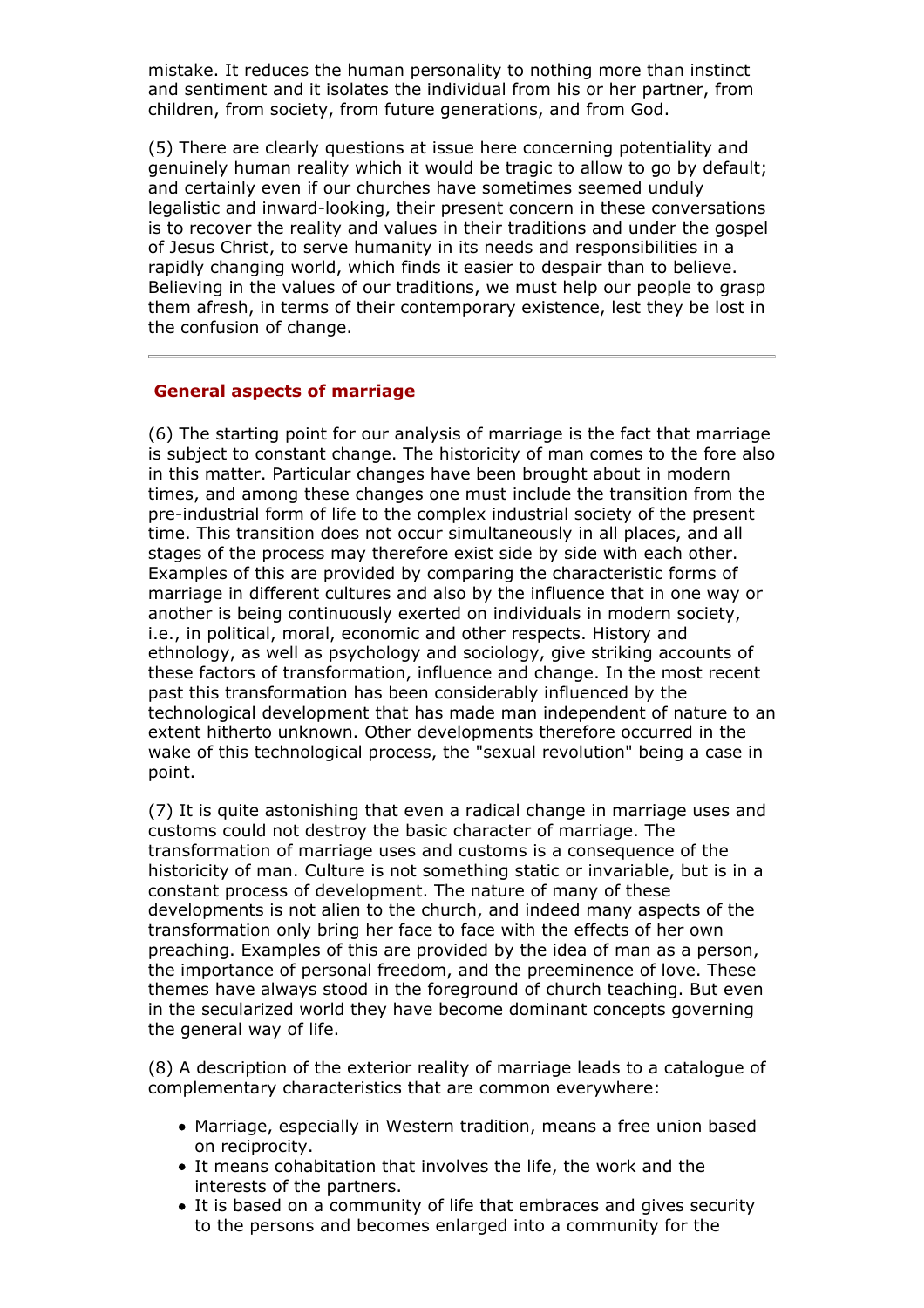begetting and raising of children.

The description of marriage as a "spiritual community" expresses the fact that in marriage the fundamental and all-embracing questions of life have to be answered jointly by the partners. Since the community regards the binding and all-of-life-embracing nature of such questions, marriage has a religious character which is essential to its nature.

In the case of an individual marriage, these characteristics never constitute an invariable and fixed inventory. Neither the spouses nor the marriage itself remain stationary at their starting point. The decision of the partners to share their entire existence forms part of a development that permits maturation and growth in all fields.

(9) The lived marriage of the present day cannot therefore by any means be understood as a mere multiplicity of forms of life that having nothing in common and are of quite different stamp. Everywhere in the world marriage is the institution that responds to the fundamental experience of humanity, according to which the human person exists as a sexual being. Notwithstanding all the historical, cultural and psycho-sociological differences, marriage contains a number of common and important elements. One of these lies in the fact that a man and a woman enter into community both with respect to themselves and with respect to society. The fact that marriage as a primary institution confers a social form upon the relationship between the sexes, excludes the arbitrary treatment of the relationship. A man and a woman who enter into a marriage therefore know that - in this marriage - they are accepted, sheltered and protected by society and all social authorities. On the other hand, especially in modern times, it is precisely in the sexual relationship that people seek personal happiness. This emphasis placed on the sexual relationship for personal love and private happiness clearly stands in a state of tension with marriage as an institution: marriage cannot be founded exclusively on the loving sentiments of the spouses and have its fate depend on these sentiments, but it is just as obvious that it cannot be said to be nothing more than a social institution. This polarity may harbour dangers that - in individual cases - lead to the destruction of a marriage. In a successful marriage, on the other hand, the unity of this tension-filled polarity is experienced as an enhancement of the quality of life. A lived marriage is the place where such genuinely human life is attained, where the opposition between institution and person and between self-love and conjugal love becomes cancelled. It is the framework in which one partner accepts the other with all his limitations, but also has the good fortune of being accepted by the other, again with all his limitations. The partners free each other of the fear that this acceptance may be withdrawn and they do so by seeking "institutional support", i.e., by making a public promise of constancy and, consequently, being taken at their word by society.

(10) We can therefore speak of three aspects or dimensions of marriage. These are three aspects of its significance or its function. The first aspect shows the married couple in its own life, its history, and its fate. The second aspect brings the family as such into sharper focus: children are an expression of both the nature of the institution and of personal love, they add nothing alien to the marriage but rather enlarge it to the other dimensions. Lastly, the third aspect throws the limelight on the importance of marriage for society. Marriage represents the living cell, the fundamental element of both civil society and of the religious community. These three dimensions mark the living expression of marriage, and also its significance as going far beyond mere individual interest. But at the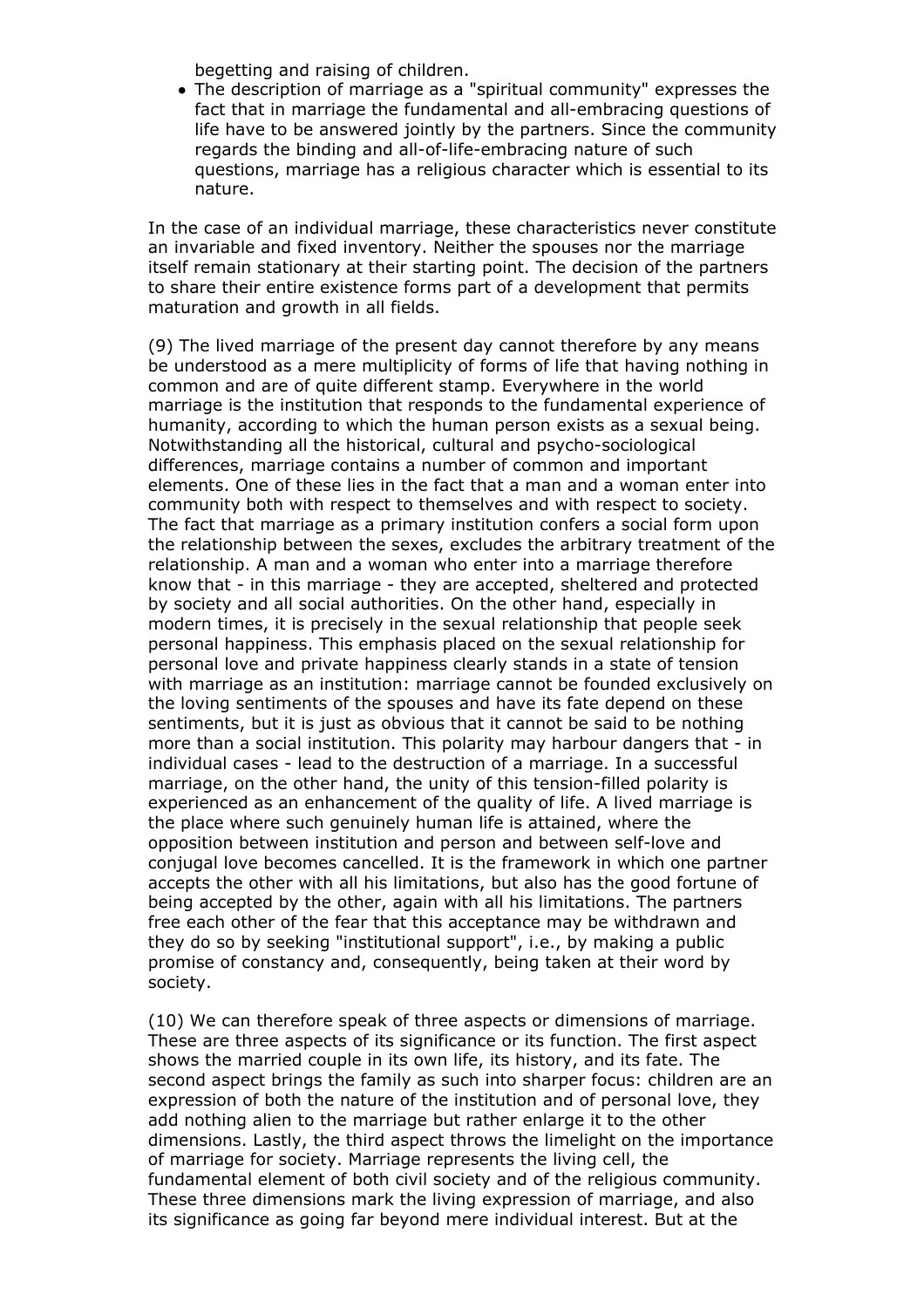same time, they also indicate aspects of menace for each individual marriage. In each of these three dimensions, indeed, a lived marriage is liable to failure or lack of success; it is menaced to an equal extent by a failure of the conjugal partnership, by a breakdown of the family relationship and by a destruction of its social integration. A marriage is already threatened when one of these dimensions is neglected as compared with the others or is considered to be less relevant. One of the best means of preventing marriage failure is to help individual married people to gain insight into these aspects and to accept responsibility for all dimensions. In this way they become in the full sense fit for marriage.

(11) The third of these aspects merits some additional remarks. The relationship between a marriage and the culture or the society in which that marriage is lived is the result of interaction. On the one hand, marriage represents the formative and effective element out of which society and community are constructed. On the other hand, the values, the yardsticks and the criteria for the orientation of married life are derived from society. And it is precisely within this interaction that both the life of society and the history of each lived marriage unfold. But this makes marriage depend in an altogether particular manner on the things that a given society considers to be valid; society must be open to the vital needs of marriage in all its dimensions. Marriage proves to be vulnerable and sensitive not only to limitation of and interference with its living space ("Lebensraum"), but even to shortcomings in the public support and sustenance that it needs. Although the religious community is able to provide essential foundations for marriage, it can also become a threat in a similar way. Indeed, it is just the religious community that must allow marriage the space and the support to develop its life in all dimensions. A religious community that recognizes only one of these dimensions - the family aspect say - and neglects or undervalues the others represents a menace to the vitality of marriage. In this sense the religious community too must be open to all the vital needs of marriage. In married life, of course, none of these aspects is in practice separated from the others. Together, rather, they form a complex and irrevocable unity.

### **The relation of Christ to marriage**

(12) In treating of the relation of Christ to marriage we touch also on the paradoxical source of our divisions as Christians. What divides us here is not, evidently, Christ himself, but the different conceptions our churches have of his action on us through grace; or at any rate the way these different conceptions are spoken of. According to Catholics the Reformation was particularly radical in its approach to the question of marriage. In the name of a doctrine of grace that was often reduced solely to the act, in itself essential, of justification, the Reformation churches contested the doctrine of the Catholic Church on marriage, founded mainly on a doctrine of sanctification. The Catholic Church on her part developed a sacramental doctrine of marriage which seemed unacceptable to the Reformation churches. To them it appears that the Catholic Church in this way introduced in marriage an - as it were - automatic efficaciousness of grace which is theologically unacceptable and spiritually unverified. It seems to them that in this connection the Catholic Church does not respect the natural ("weltlich") character of marriage which belongs to it by virtue of creation itself and of the civil institutions of man. She also appeared to them to give too much weight in this domain of marriage to the role of the church as opposed to that of the State. Catholic doctrine seems to them, too, to overlook the fact that such a human institution as marriage is itself in need of salvation. In the view of Lutherans and the Reformed churches,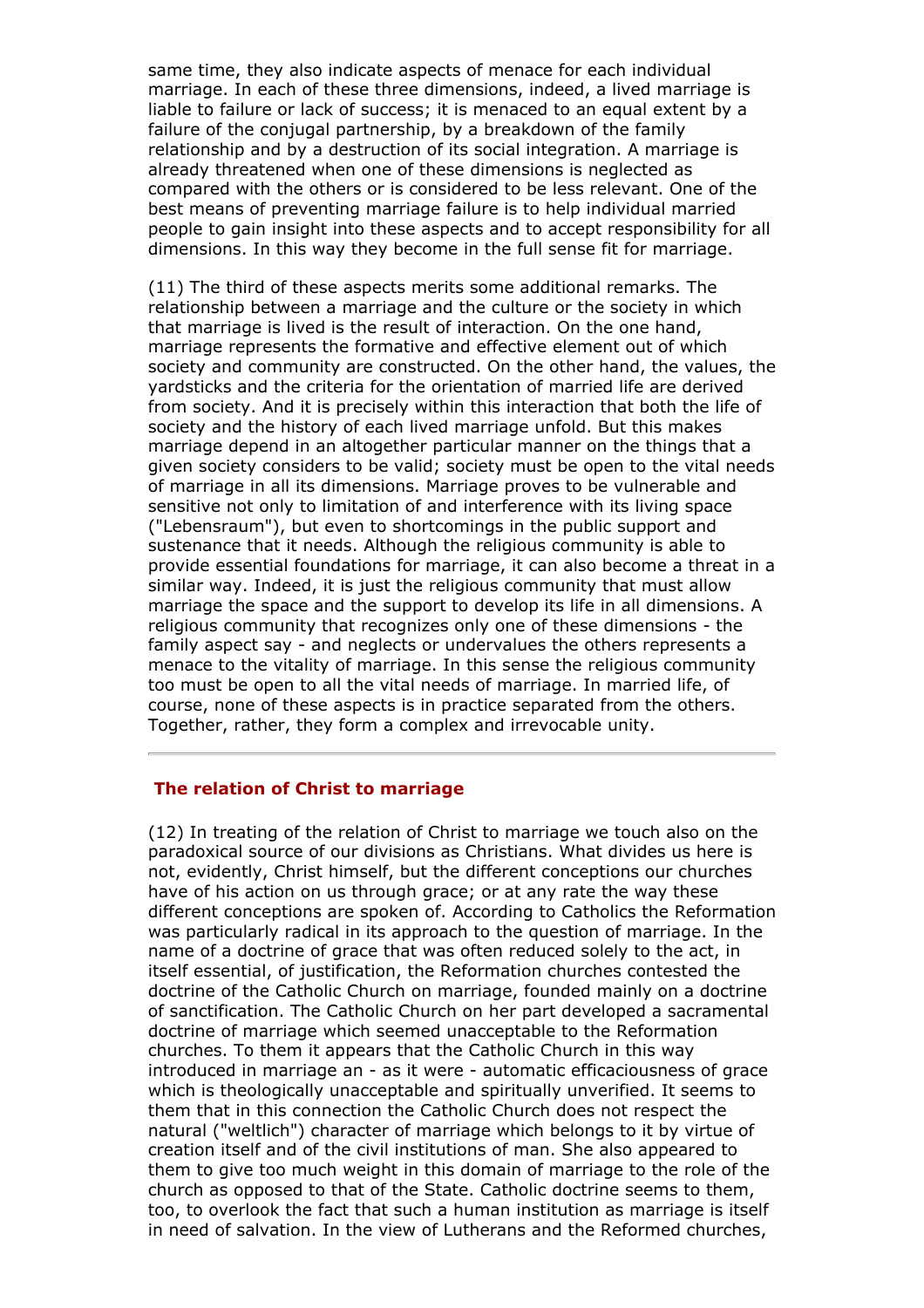the Catholic Church, in holding that marriage is a sacrament, seems to forget that marriage does not of itself give grace but needs to receive it. Lastly, to the Reformation churches it seems at least doubtful whether Christ himself instituted this sacrament.

(13) Our intention here is not to try to solve all these problems. We simply wish to indicate the direction we may need to take if we are to discover together a Christian view of marriage which might truly become the object of a common teaching of faith.

(14) Revelation teaches us first of all that God, the living and true God, is not only not a stranger to the human greatness of love, but that He personally is its principle and source. In reality only love can explain that God is truly the Creator and it is His plan that there should exist the human family, which is founded on, and lives by, love. God, who desires that humanity should become, at all costs, a community of freedom and love, does not want to accomplish His plan without the conjugal ministry of man and woman. As a project for total communion which has as its consequence the bearing and upbringing of human beings in a human way, conjugal love manifests, therefore, the creative plan of God for a world where human creatures are made according to, and live in, His image.

(15) However, God is not merely at the creative source of the world and of humanity. He has Himself given within history an unequalled, an unsurpassable, example of love. The People of the Covenant loomed up through the centuries as the unique beneficiary and as the prophetic witness for all men of a love without limits which nothing can exhaust or destroy. In fact, this love led God to share wholly in our condition through the Incarnation of His Son. In uniting Himself for ever in the flesh of Christ to our humanity, God reveals that His Covenant love is comparable to conjugal love. As Spouse totally faithful to the People of Israel, God reveals Himself in Christ as the Spouse par excellence, He who gives proof of His absolute love for the church and for humanity by offering Himself up for them on the cross.

(16) We are convinced that such a mystery as this is not, can not, be unconnected with the conjugal relationship. In fact, the Covenant that is projected forward from the world's creation, manifested through Israel, realized in Jesus Christ, announced by the church of the Apostles, and communicated by the Holy Spirit, reveals that God commits Himself in Jesus Christ to lead every form of love to its complete truth. If we are asked who is this Christ who plays such a prominent role in conjugal love, we may answer unhesitatingly: He is the Lord of the Promise, the Lord of the Covenant and of grace. This is why, without ever forgetting the action of the Spirit present in the core of all conjugal love, the fact that Christians belong to the Lord by virtue of being incorporated into his life through baptism, also has a bearing on their conjugal existence.

(17) If we are ready to step out of our conventional formulations of one form or another, we shall see that this relationship of Christ to the conjugal life of Christians is nothing other than what we all of us refer to as grace. In reality grace is the presence of Christ given to men in the Spirit according to the promise. Thus, without being contained in the state of marriage as if it constituted a reality independent of Jesus Christ, or as if marriage were sufficient of itself to produce it, grace is wholly a gift of Christ to the married couple. This grace, which is granted above all as a lasting promise, is as durable as marriage itself is called to be.

(18) This relationship of grace between the mystery of Christ and the conjugal state requires a name. We all of us believe that the biblical term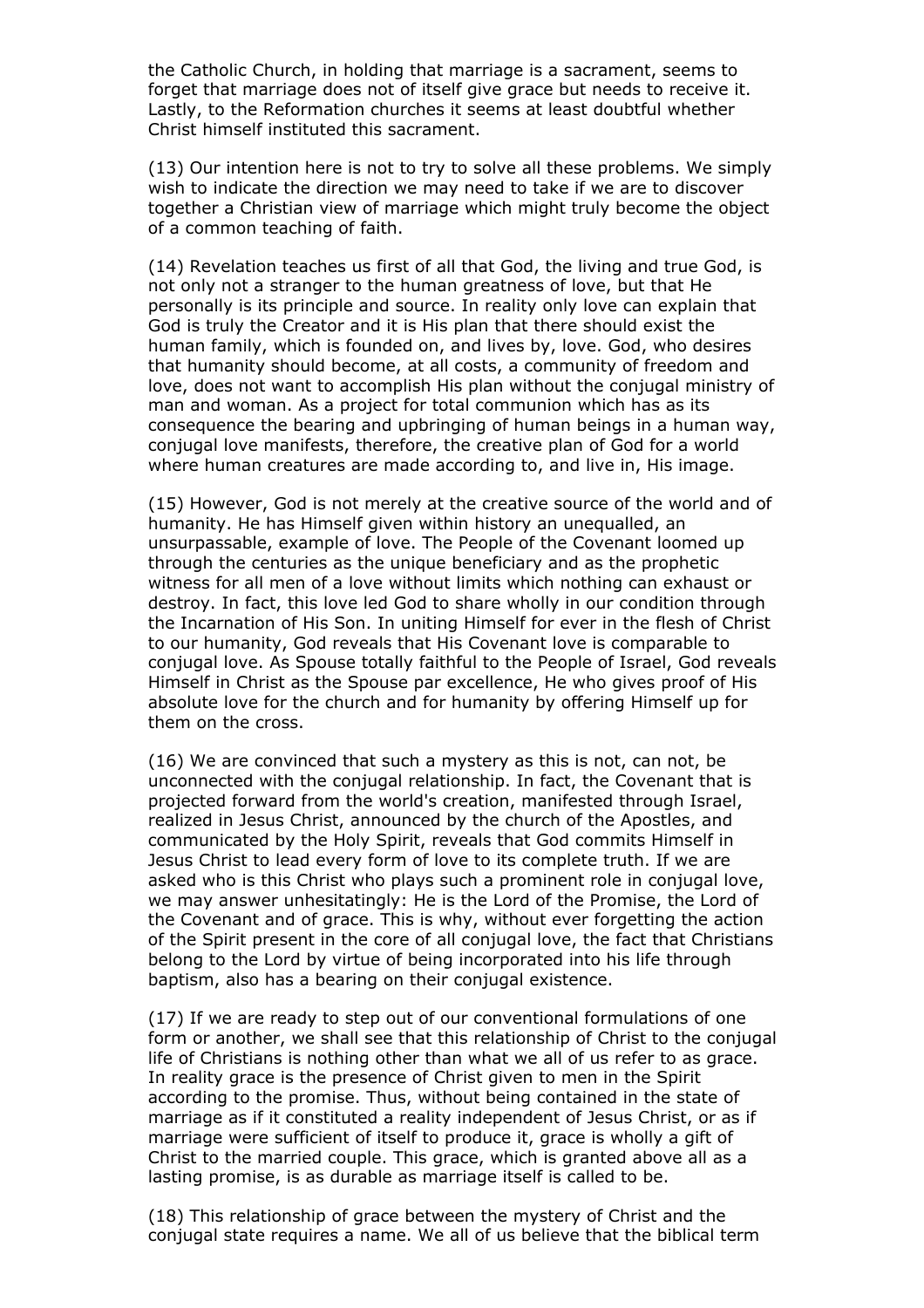"Covenant" truly characterizes the mystery of marriage. It is this Covenant that the Catholic Church calls a sacrament. The Reformation churches prefer not to employ this term chiefly because of their definition of what a sacrament is, because of the special character of marriage in relation to the sacraments of baptism and Eucharist, and finally because of the controversies and misunderstandings of the past. We believe, however, that in the light of our different mentalities and historical situations, we can have a view of marriage which is in a profound sense a common one.

(19) In fact we are all equally convinced that marriage is closely connected with God's promise. This promise is nothing other than Christ himself turning to look upon the spouses so that their love too should become a real and lasting union. This promise is not simply an idea, but the reality itself of Jesus Christ. Because it is the face of Christ himself turned toward married life, this promise is never under the power of those who are called to benefit from it. It is given to them without their ever being able to become its masters. Therefore it presupposes an explicit and ever-renewed annunciation of the word which is no more the prerogative of the minister than it is of the beneficiaries of the grace of marriage.

(20) This promise, then, holds the initiative from the beginning and maintains it throughout. It has a kind of autonomy in regard to the spouses. It summons them ceaselessly to allow themselves to be formed by it, without the spouses ever being able to take for granted that they have finally succeeded in wholly identifying themselves with the full measure of its demands and its grace.

(21) To bring together in this way the initiative of the promise in regard to the spouses and the recreative experience which the spouses are called to have of its power over them, is to speak of the sacramental power of marriage considered in the light of the Covenant. It also means that marriage is a sign of the Covenant.

(22) Understood in this manner, marriage confers on Christians a responsibility both as beneficiaries and as witnesses. The spouses accept more particularly to live their love according to this promise of grace which they know makes it possible for them to put their deep longing for each other in concrete form through the unreserved gift of self, as well as to surmount its ambiguities.

(23) In this way Catholics should envisage grace, not as a kind of purely objective gift which acts unconditionally on the spouses, but as an experience of fidelity and life that Christ stimulates in their hearts through the gift of the Spirit. As for Lutherans and members of the Reformed churches, they accept that the promise sealed with the death and resurrection of Christ is active in the hearts and lives of married Christians who live the mystery of Christ, in this way becoming its beneficiaries and witnesses. Both are well aware that in expressing in this manner the "sacramental" aspect of marriage in the light of the promise and the Covenant, we have not resolved all the differences that exist between us. We are merely attempting to get beyond the theological ambiguities which can be, and must be, overcome. We also know that we don't exhaust the wealth of meaning inherent in this mystery of grace, a mystery that goes beyond the frontiers of the Christian life. That is why we should not exclude from the beneficial effects of the Covenant couples who are not believers. In trying to describe the relationship between Christ's grace and Christian marriage, we simply wish to point out what a wealth of grace the mystery of Christ contains that may be put at the service of conjugal love which in this way acquires its true greatness. But this greatness can never be separated from our weakness. The message of our churches, especially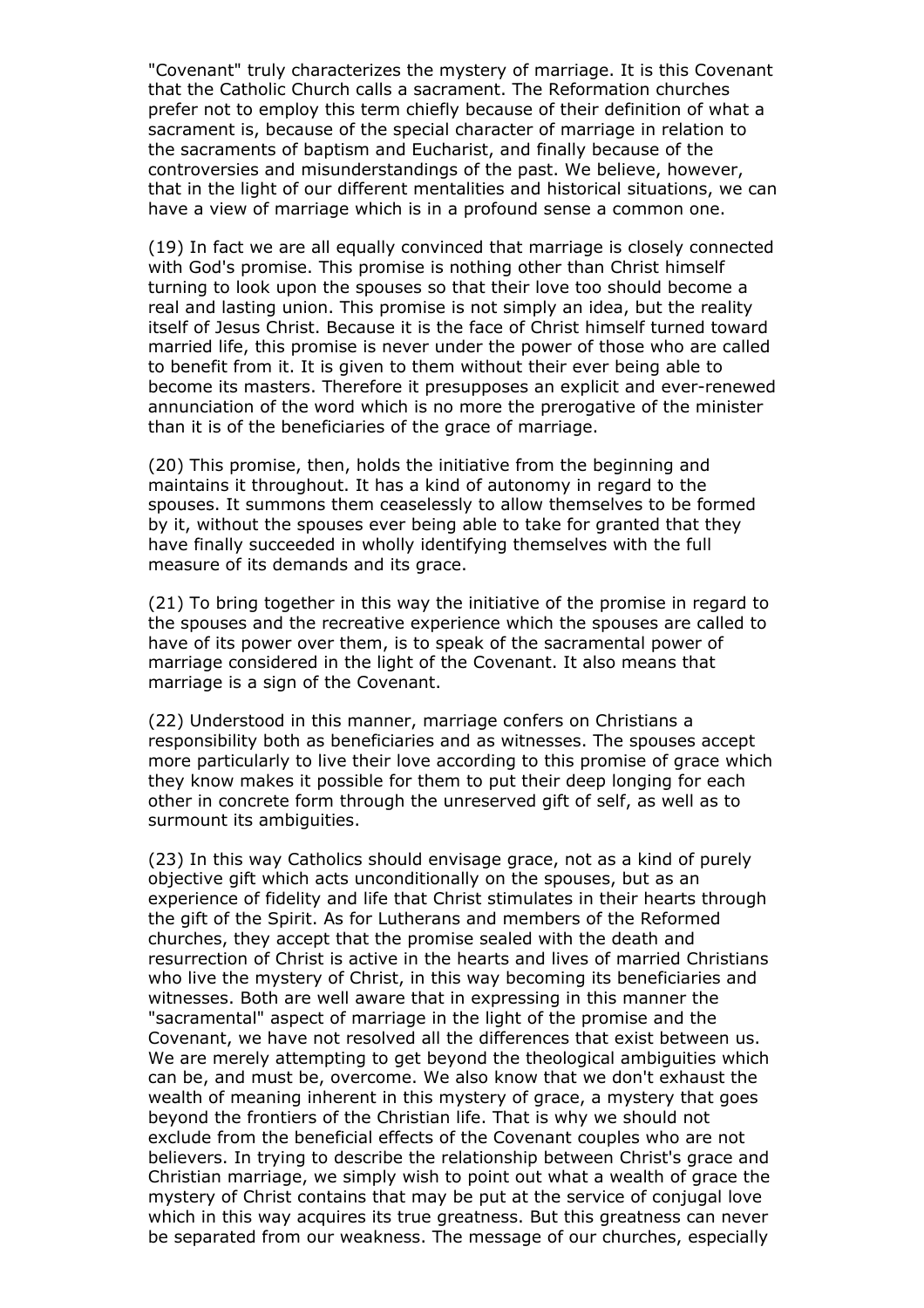at such a time of crisis as ours, should point at one and the same time to the values which Christ himself proclaimed, and to the weakness which He denounced and from which He wishes to save us. Christ hands us over the grace which both judges and saves us.

### **Marriage for life**

(24) It is our common conviction that in the conjugal union a man and a woman commit themselves for their whole lives, and that the couple is destined through marriage to remain united "as long as life lasts", as is said in our liturgies. Being a reciprocal gift that makes the spouses "one flesh", it must be total, without reserve and unconditional. This is required by the dynamism inherent in any authentic love which by its very nature tends to be life-long. It is a matter of the deep respect for each other of those who mutually commit themselves, and of the good of their children, as well of the common good of the human community. That is why, in our efforts to be in our churches constant witnesses to this conjugal love, we feel we can render a service to humanity and to the individual couples concerned.

(25) Although we have this common conviction, the fact remains that we also have divisions, clear divisions just as we have with regard to the "sacramental" aspect of marriage. In this latter case our divisions are rather of a theological nature. In the present matter our divisions concern, in great measure, pastoral work. They are so important that it is necessary at this point to give a brief exposition of the motives underlying these differences.

(26) The Catholic Church acknowledges it is powerless over a marriage that has been validly contracted and truly agreed upon between two Christians (what is called by the church a marriage *ratum et consummatum*). In fact, in the church's view such a marriage is the sacrament or sign of the union of Christ with the church, and thus it is as indissoluble as this union.

(27) Confronted by the difficulties that such a marriage can encounter, one may ask oneself - from the Catholic Church's viewpoint - whether these may not derive from a certain shortcoming inherent in this marriage, and which in effect renders such a union inexistent or null. If the marriage appears to be truly valid and effected in the normal manner, one tries by every possible means to save the union by having recourse to the grace that the relationship of marriage to the mystery of grace puts at the disposal of the spouses. If in the end the continuation of conjugal life seems impossible, a separation is then considered legitimate. But if the spouses decide to obtain a divorce, then the Catholic Church considers that it has not the right to view the second marriage which might follow as a Christian marriage or even as a valid one. That is, it denies that this second marriage, following upon a divorce, can represent the union of Christ with the church, a union which lasts for ever.

(28) The Catholic Church does not, therefore, consider that the passages in Matthew 5 and 19 imply tolerance of divorce. The purpose of the church's severe exclusion from the sacraments of such spouses is to manifest her disagreement with their behaviour, and to point out how they are acting against the mystery of Christ by contracting a second marriage. But this exclusion (from the sacraments) should not mean withholding the spiritual support which such spouses have the right to find, in any event, within the church.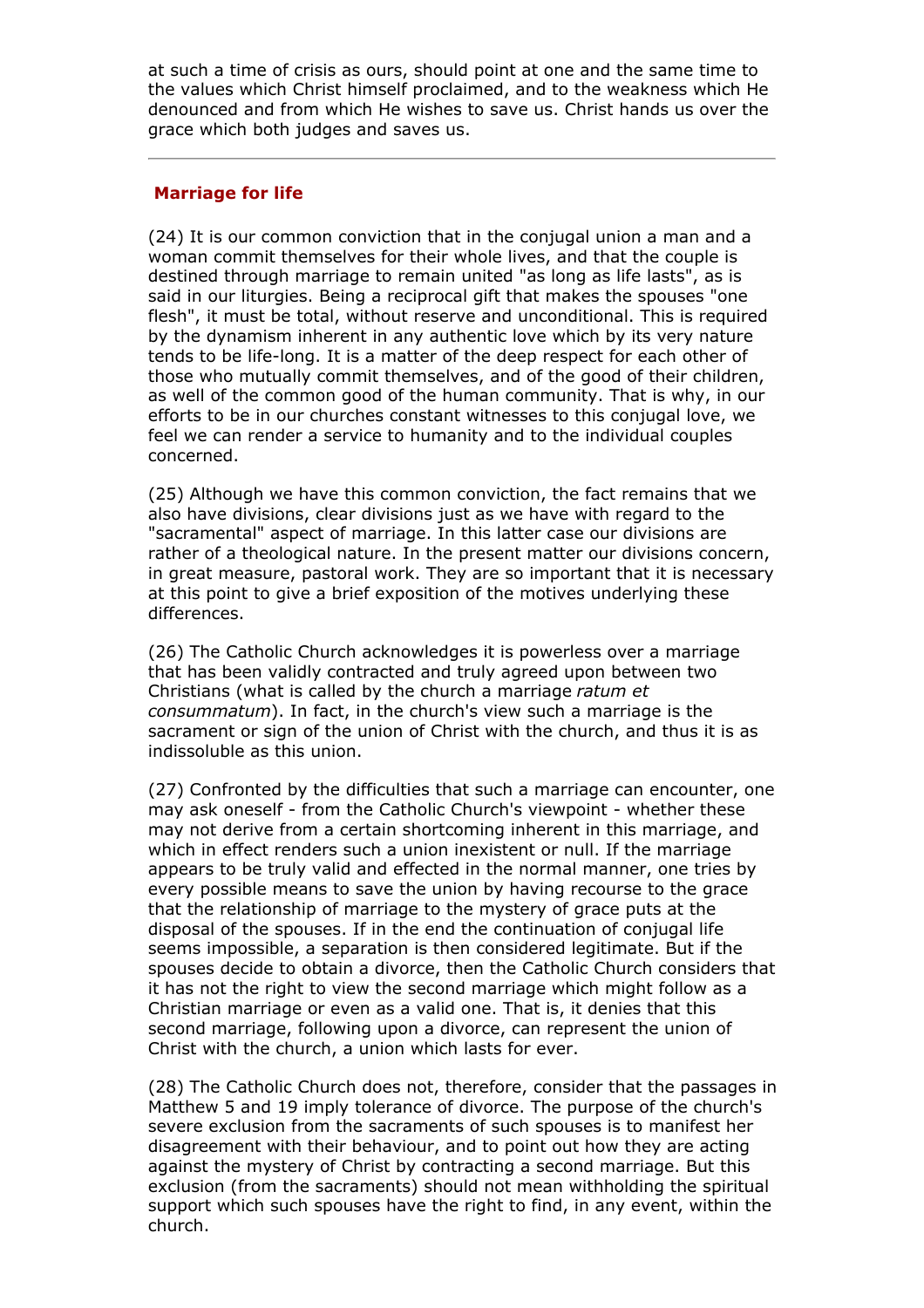(29) Even though they hold that marriage is a sign of the Covenant, the Reformation churches do not consider Christian marriage to be a sacrament in the full sense of the word. Undoubtedly they see in the union of Christ with his church the model of Christian marriage. Therefore they too, in accordance with Ephesians 5, endeavour in every possible way that marriage should possess the quality of fidelity which Christ expects of it. But this relationship with Christ does not mean that the spouses who are mutually committed consider incompatible with the mystery of Christ the fact that they might possibly, in the case of a complete failure, seek a divorce.

(30) That is why, when it seems that the marriage cannot continue any longer, the Reformation churches consider that the bond of marriage has been destroyed, a fact which is ascertainable, like death. Nothing remains of the first marriage, therefore, that could prevent re-marriage. This does not mean that in this way the Reformation churches resign themselves to divorce; but once divorce exists, they would not consider themselves bound to hold that a new Christian marriage is always impossible. The second marriage might perhaps achieve what was not possible in the first one, that is, a greater conformity with the love of Christ for the church.

(31) The difference between this and the Catholic position is clear. In the Catholic Church marriage exists as a Christian marriage only insofar as it represents - must and can represent - in its fidelity the love of Christ for the church. The Reformation churches, on the other hand, consider that, since marriage needs to conform to the unity of Christ with the church, the unity that the first marriage has not been able to realize, may possibly be realized in a second marriage after a divorce. They do not therefore view divorce as a radical obstacle to a second marriage.

(32) The presuppositions of such an attitude are numerous. Without entering here into the relation between creation and sin, we shall refer to the following points:

- a. the doctrine of the justification of the sinner;
- b. a view of the gospel which, over and above all its requirements, sees the need for a spirit of mercy and forgiveness;
- c. an interpretation of the passage in Matthew as indicating a Christian tolerance of divorce. As regards these last two points, the Reformation churches adopt a position that is close to the Orthodox practice of *oikonomia*, since they too in their own manner wish to give witness to the gospel by showing mercy toward those who are divorced. And lastly,
- d. there is some support for this doctrine in certain facts in the history of the Catholic Church. Moreover, attention is called to the fact that although the Catholic Church reaffirmed the indissolubility of marriage at the Councils of Florence and Trent, she has never formally condemned the position of the Orthodox.

(33) The differences between our various churches, therefore, are considerable. None of us dreams of denying this, and none imagines that such problems can be resolved by us in an artificial way. But one thing is certain, a thing we all share in common: that we all desire, each in his own way, to be submissive to Christ who indicates for marriage a fidelity which before his time was too often sacrificed. It is therefore in his presence that we must together place ourselves.

(34) When confronted with the problem that divorce presents to the conjugal union, Christ, taking up again the teaching of Genesis, proclaims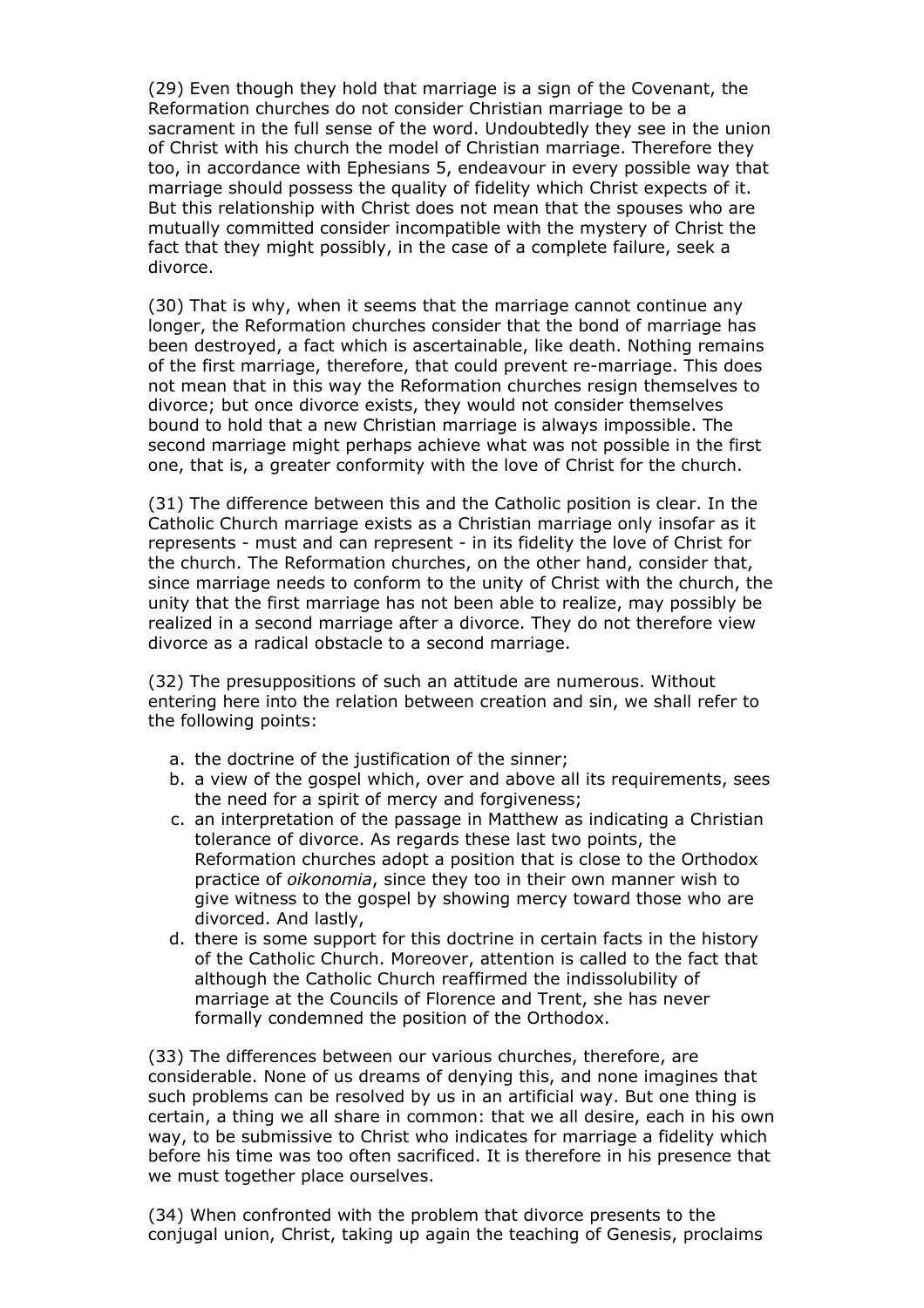formally: "What therefore God has joined together, let no man put asunder" (Mt 19.6). The weakness and "hardness of heart" of men had obscured the plan laid down "from the beginning" by God himself, and the Lord Christ opposes with all His authority the tolerance introduced by Mosaic law. He calls spouses to an irrevocable fidelity with such great force that His disciples take fright, forgetting that what is impossible for men is possible for God.

(35) In reality, just as God goes to meet His people in a Covenant of love and fidelity, one that is described by Hosea and other prophets with symbolism derived from conjugal life, so too Christ, the Saviour of men and the Spouse of the church, goes toward the love of Christian spouses, whose model He is through His union with the church. If He spoke, therefore, about the indefectible union of man and woman, this was not just in virtue of the lucidity of a legislator, but principally because He is in His person the very source of this requirement of married love. Or better, this requirement flows directly from His way of being in regard to men. In His saving power, in effect, He remains ever-present with them so that, as He himself has loved the church and given Himself for her, so too the spouses may be able to love each other faithfully as long as life lasts.

(36) This fidelity to God, which was fully revealed by Christ through the crucifixion and resurrection, renders possible and supports the fidelity of the spouses to the love which they have promised and owe one another. The sexual impulse is assuredly an essential component of this love; but notwithstanding its great importance, it does not suffice by itself to ensure the perennial quality of love. As long as sin exists in the world, conjugal love will remain vulnerable, just as marriage itself is vulnerable. But since the promise made by Christ to the spouses is a promise of fidelity, it is able to make their love durable. This promise which is both a gift and an expression of God's will, a vocation and an exigence, can also become a judgement when it is refused.

(37) The mark of the Christian couple, therefore, consists in this promise which precedes and accompanies them. It is also the fact that this promise is received with faith, is lived out and verified, as it were, every single day. By means of it the conjugal union is enabled to persevere, to grow through joys, as well as perils and sufferings, and even to last throughout life.

(38) The indissolubility of conjugal love is manifested to us from then on as a fruit of the fidelity of God which demands and makes possible a similar fidelity in the spouses. And so, before being a law, indissolubility is a vital requirement of the love which the spouses have for each other and which they also owe to their children.

(39) It is true that we live in a society that tends to question the validity of institutions and of marriage in particular. The aim of a protest of this kind against marriage is to protect couples from what used to be, or seems to be, a mere formality. This is why many young couples refuse to give their relationship any official character, whether civil or religious. Sociology and psychology have contributed to the fact that today perhaps more than in the past marriage is seen as a means to success, personal fulfilment and happiness, a view which tends to make marriage more vulnerable. Also, life together is envisaged as an experience the duration of which one cannot, and does not wish to, guarantee. However difficult it may be to evaluate all the consequences of this calling in question of marriage consequences which are not all negative and which go beyond the boundaries of marriage itself - our common concern is to see that nothing should damage marriage as a cell of life and of love.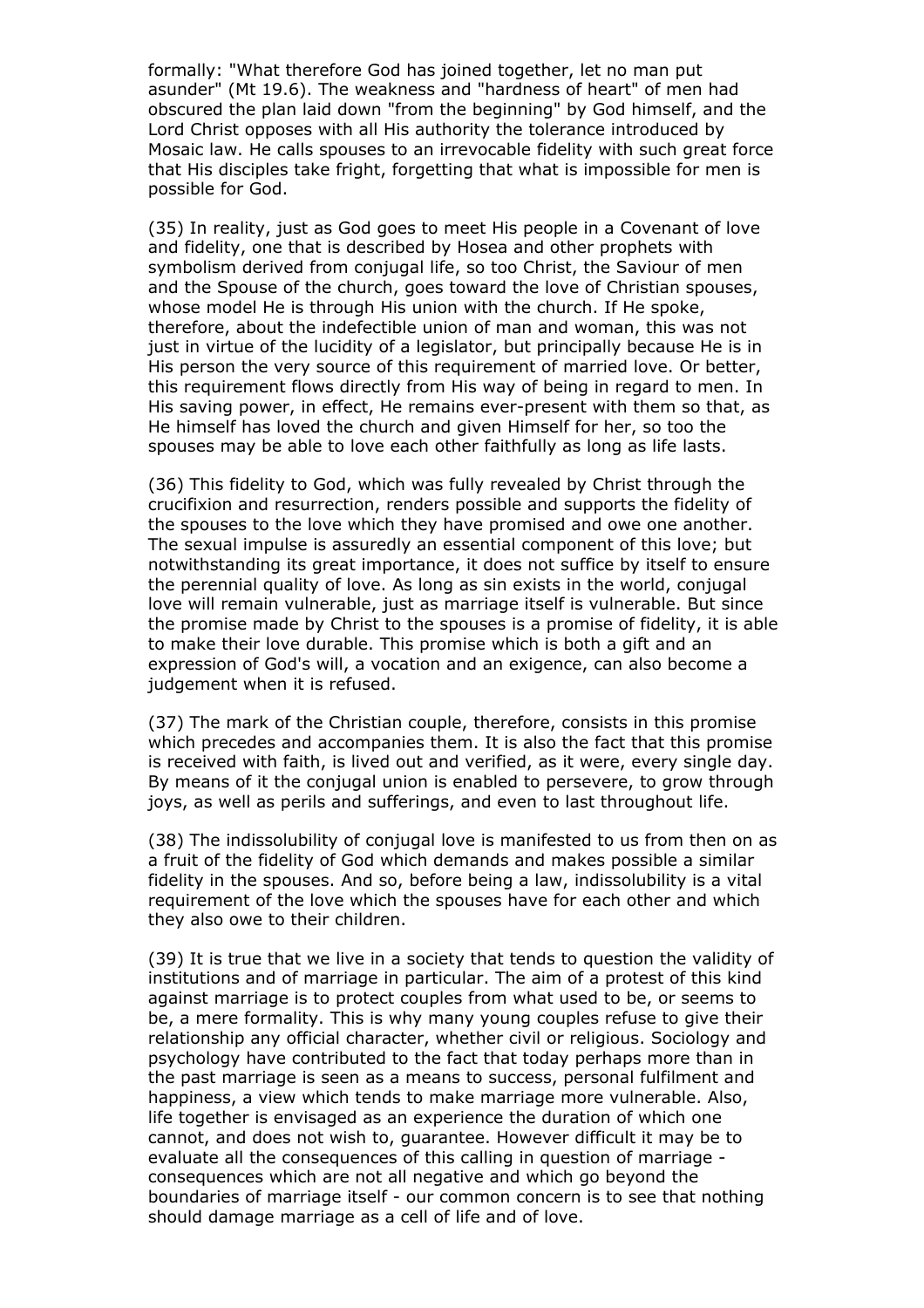(40) This concern is for Christians and indeed for all men. The problem is such a profound one that it goes beyond our doctrinal and practical differences. Therefore, with one heart and one faith we proclaim once more our common conviction that God wishes marriage to be a bond for the whole of life, in both depth and duration; and this is for the good of humanity. The doctrine and behaviour of our churches should therefore proclaim this message unceasingly, just as it is proclaimed in our liturgies in such a strikingly similar way and with a conviction born of faith.

(41) And yet, however deep this accord, the fact remains that, as we have pointed out, our views and our practical pastoral approaches are opposed to each other in regard to the relation of Christian marriage to divorce. While Christian marriage and divorce remain incompatible in the Catholic Church, this is not always the case for the Reformation churches and for the Orthodox. But each of us is convinced to be faithful to the gospel, even if this does not exclude serious differences between us.

(42) Lutherans and the Reformed churches ask Catholics whether in their approach to the indissolubility of Christian marriage they forget the quality of mercy for the sake of a "mystery" which to their brothers of the Lutheran and Reformed churches seems to have become a "law" that has not much to do with the gospel. Catholics ask Lutherans and members of the Reformed churches whether the way they reconcile divorce and Christian marriage does not contradict the mystery of Christ, and also whether the practice of remarriage after a divorce does not blur the principle itself of indissolubility.

(43) To these questions there are no ready-made answers which could satisfy all concerned. On the one hand it is true that an attitude of mercy should never favour solutions that are destructive of marriage and of love. On the other hand, there is the Orthodox usage of *oikonomia*, and the passage of Matthew is a fact which remains a problem. It is clear, therefore, that we cannot overcome these difficulties by employing any short-cuts which might, mistakenly, be considered ecumenical. It is better to face the fact that our pastoral differences on this matter for the time being remain unreconciled, if not, perhaps, unreconcilable.

(44) However, since we all wish to be faithful to the mystery of Christ, our main concern is with this mystery, and not just with our mutual relations. Consequently, we all need to answer a question which should exclude the possibility of any complacency: how are we serving, and do we truly serve, or do we serve as much as we should, the truth of Christian marriage through our different practical approaches to this matter, above all at a time when this spiritual service, both in regard to marriage and to love, is more than ever necessary in society?

(45) And so we are led to Him whom we have never ceased to discover at the heart and source of Christian marriage: the Christ whose mystery of life and salvation we want to make shine out among us; something we are never completely certain that we are doing, but also never give up hope of doing. It is in any case this desire which should inspire the attitude we have to adopt toward mixed marriages, without minimizing or over-stating either points of agreement or our points of dissent.

#### **Pastoral care**

(46) The problem the Commission has been given to deal with are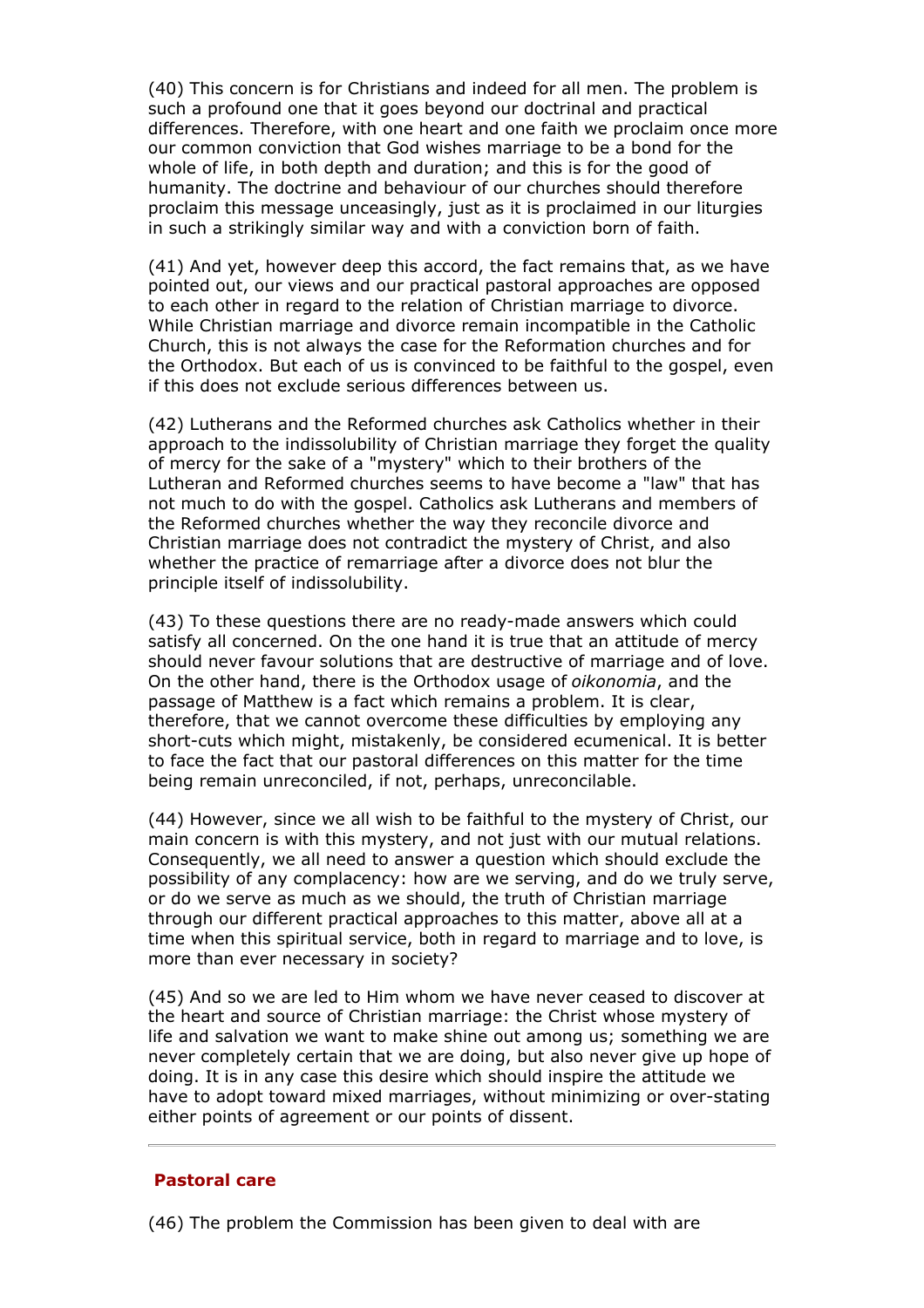theological problems and have been dealt with theologically; but the concern of the Commission is also a practical, that is, a pastoral one. The Commission has dealt with the question of the sacramental aspects and life-long character of the marriage of one man and one woman of whatever church, and with what our churches can say and do in the immediate situation in which we live to enable that man and woman live together in marriage under the Lordship of Christ.

(47) The church has always been acutely aware that it does not live in an ideal world, and over the years the different communions have developed their own ways of preparing people for marriage. Generally these provisions for pastoral care have been worked out by the churches in isolation from each other, and even in opposition to each other. However, the crisis the churches face today in a world that has to a considerable extent rejected the Christian faith lays upon all churches the common task of exercising a stronger prophetic and pastoral mission. Needless to say, the pastoral mission should not be concerned exclusively with the casualties of marriage but should aim to play a constructive role in building up individual marriages and in the realization and fulfilment of our human potentialities. Moreover, the mission could be more effectively carried out, it is believed, if it could be regarded as a common task to be dealt with by the churches working together in concrete situations, such as a common approach to mixed marriages and even common celebrations of the marriage rite through the use of common liturgical elements.

(48) Although it is aware that it is working in a constantly changing situation and that the need for pastoral care in relation to marriage can never be precisely anticipated, the Commission has identified a number of areas where special attention must be given to the nature of the pastoral care likely to be required.

# **1. The nature of pastoral care**

(49) In the first place the church must give attention to what it will mean by pastoral care, assisting both pastor and people to come to a deeper understanding. The Commission recognizes the broad dimensions of this pastoral task. It is persuaded that marriage counselling as generally conceived is only a part of the pastoral responsibilities of the church and, in fact, cannot be done apart from the larger job. It is persuaded also that the care for the needs of individuals and families is not the task of the pastor alone but is the responsibility of the whole church. Members of the church have by virtue of their vocation, an obligation of mutual care for one another, of providing insofar as they are able a community of grace in which everyone may find comfort and strength and in which everyone may extend comfort and support to his neighbour. Some churches have come to regard pastoral care as including social and political action in the community, thinking of it as whatever the organized church as individuals and groups may do in the name of the church to improve the conditions in which people live.

(50) It will be the pastor's task to assist members of his congregation in understanding their calling and in equipping themselves to enter into it faithfully. Obviously he will do this through a wide variety of activities - in his preaching from the pulpit, in the teaching in the school of the church, in his special classes for parents, in his own relationship with the children and young people of the congregation, in vocational groups, and in other groups organized to meet particular needs of the larger community. In effect the church provides pastoral café for its members and equips them for marriage by drawing them into a worshipping, studying, witnessing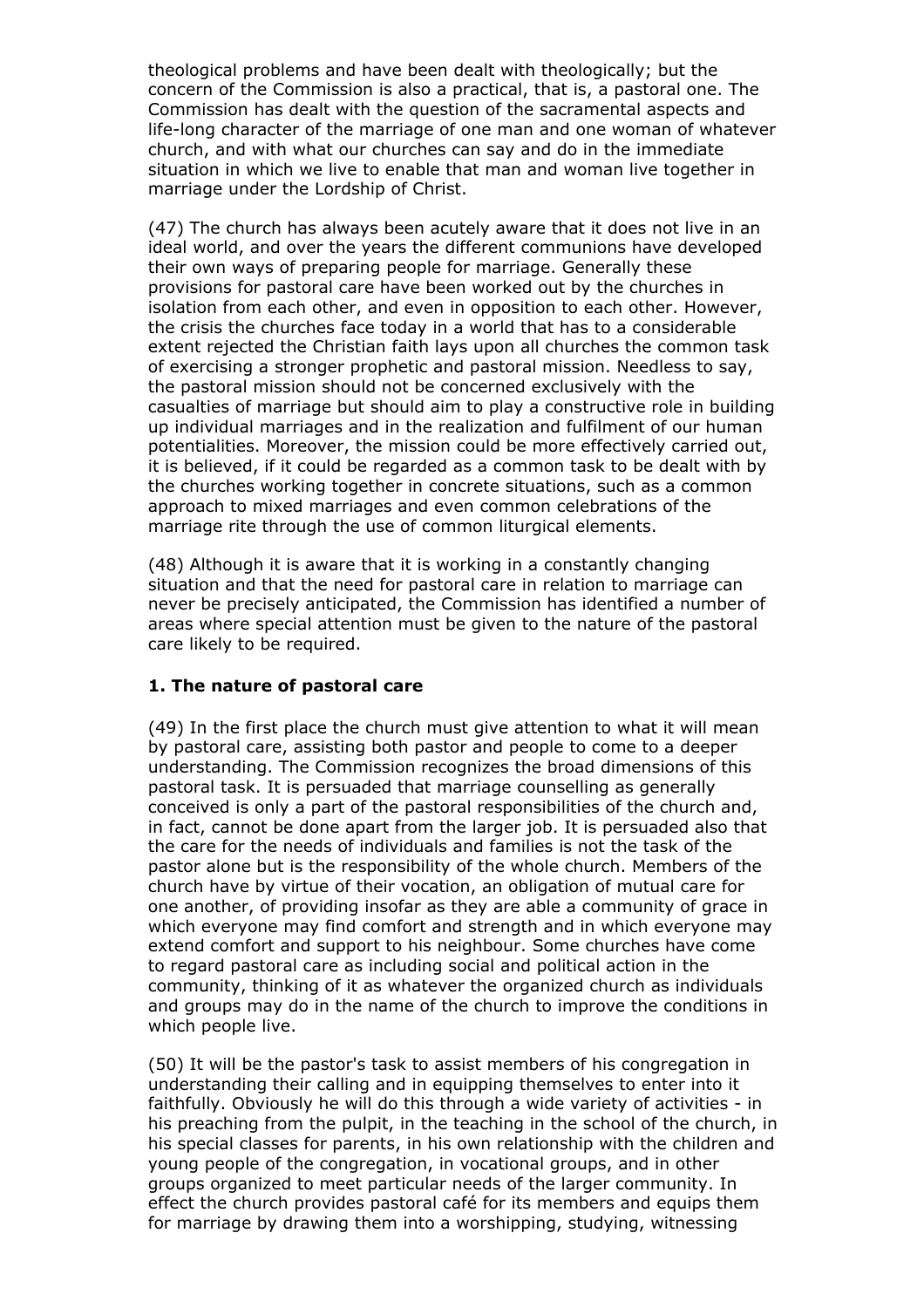community where they may know themselves to be a part of the ongoing people of God who have been called to live together under the Lordship of Christ and to minister to the needs of the world.

# **2. The preparation of the pastor for pastoral care**

(51) The second task of the church in its work of pastoral care will be the preparation of the pastor for his is authority the tolerance introduced by the mosaic law. He calls spouses to an irrevocable responsibility of equipping individuals and families for life and therefore for marriage. This will include but will not be limited to couples who will enter mixed marriages or who have already done so, and will thus require of them a new way of looking at church regulations. Time is running out to save Christian marriages of the future and it is urgent that the church interpret its rules as an expression of God's love and concern for human nature as he made it and therefore as written for our good and for our happiness.

(52) It will be no easy task to overcome the limitations of the traditional approaches to marriage. But fortunately seminaries are awakening to the need for providing a broader course of study for their ministerial students, going beyond the traditional biblical, theological and historical studies and including pastoral studies and even apprenticeships in pastorates under capable and experienced pastors. The recent Apostolic Letter issued by Pope Paul VI in 1970 on Mixed Marriages opens new possibilities of understanding the nature of the regulations of the Roman Catholic Church. This letter shows canon law, as is no doubt intended, as an expression of Christ's loving care for his people, and the church's attempt to carry out the love in the daily circumstances of life. Students who hope to enter the pastoral ministry should be encouraged to interpret canon law from this point of view, and to work with pastors of other churches to enable the couple to overcome the difficulties inherent in a mixed marriage.

(53) The nature of pastoral care of mixed marriages presents the churches with an urgent challenge to provide joint pastoral preparation and continuing pastoral care. It presupposes the training of our pastors on the special nature of mixed marriages (Norm 14 of *Matrimonia Mixta*), as to the new approach to presenting rules, in a manner to which married people can relate, and taking into account the vast growth of knowledge and understanding which was not available when many church norms were formulated.

# **3. The pastoral care of the congregation as a whole**

(54) A third situation which calls for pastoral case on the part of the church is the crucial need of all its people in relation to marriage and family life in this period of stress and change. It is clear to the Commission that in marriage as in all areas of life Christ creates a crisis. His presence at one and the same time brings to the world forgiveness and new life and calls into question all accepted values. The churches, then, have with regard to marriage, and especially mixed marriages, a twofold responsibility. The first is to teach all of its people a strongly theological view of marriage as rooted in the covenant of God with his people and of the Christian family as a community of love and a fellowship of faith. The second is to mediate the liberating grace which will assist the members of the church not only to live their own marriage under the Lordship of Christ but to become a supporting, sustaining community for the mutual strengthening of one another.

# **4. The pastoral care of individuals**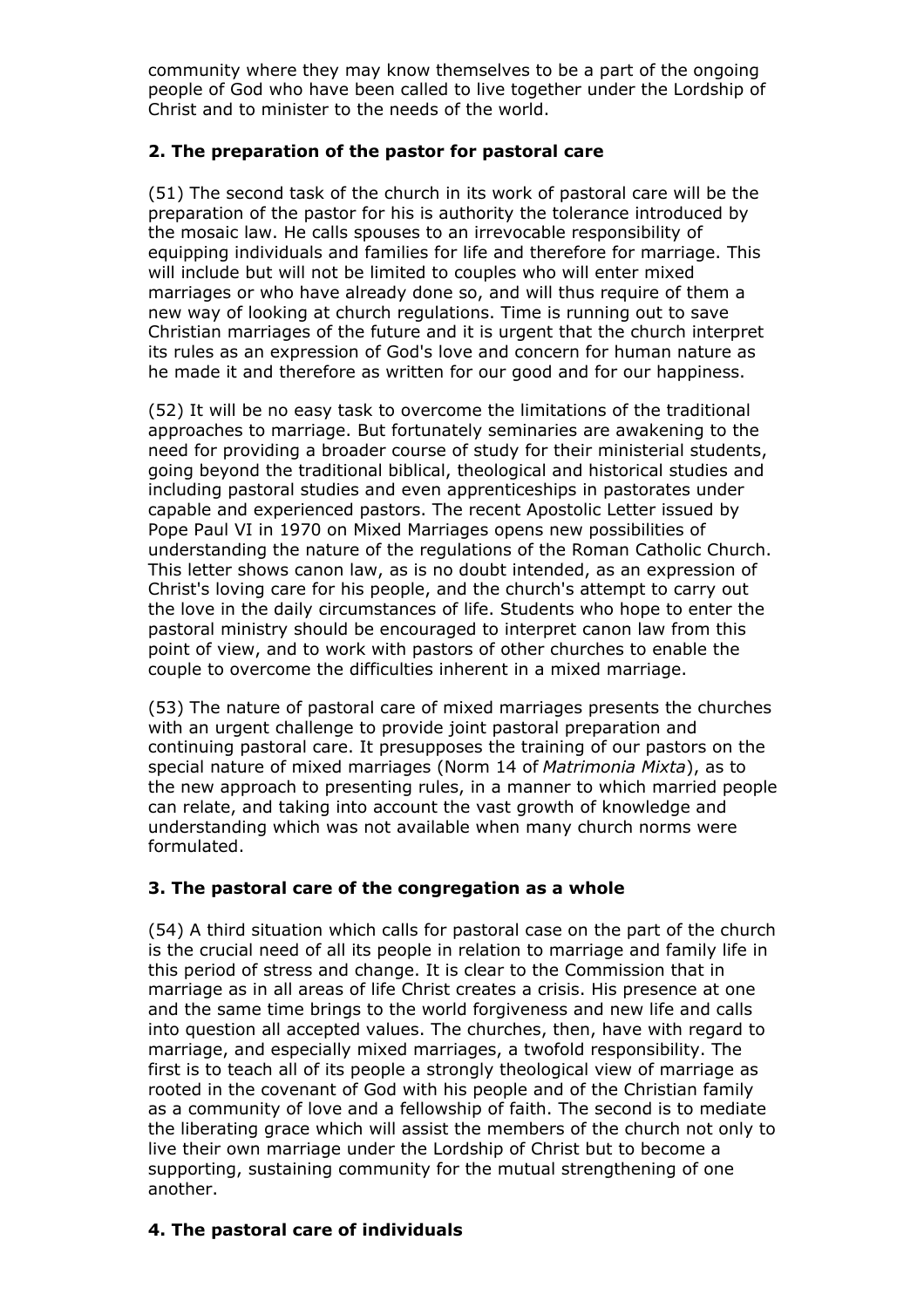(55) In addition to the provisions it makes for the congregation as a whole the church through pastor and congregation must provide pastoral care for individuals as they move through life.

### a) *Pastoral care of children*

(56) Preparation for marriage like preparation for all of life should begin at an early stage. The child of a Christian marriage comes into the world as an expression of the couple's love for one another, and knows himself to be the beloved creature of God through the full creative love of his parents. Thus the child's preparation for life and for marriage will not begin with verbal admonitions but he will know the love of God from the experience of living in a community of love and grace from the moment of birth. To assist parents in receiving the grace of God so that their household may become a community of grace is the church's first task in the pastoral care of the child. Knowing from the beginning the meaning of God's grace by living with parents who have themselves experienced God's grace, who have dealt with their own sin and its attendant problems and deficiencies and are able to assist the child in dealing with his/hers, the person may approach marriage with confidence and clear intent, having been set free to enter into a covenant with his marriage partner and having the assurance that in this covenant Christ already awaits them.

(57) Should persons, whose development has occurred in a family and community of grace, love and security, contract a mixed marriage, they will be prepared to enter into it in the love of Christ, the foundation of the grace and faith they know they share. Such a marriage, like any other marriage between Christians, will bear witness to the grace of God in Christ.

# b) *Pastoral care of adolescents*

(58) Present-day adolescents, who increasingly reject the institutional churches and their rules, in which they claim not to find Christ, will nonetheless rise to a challenge and an ideal, and it is in this context that the churches must strive to present the theology of marriage and their regulations, in relation to God's plan for those he has created and loves. Marriage must also be presented in relation to the church and secular community.

# c) *Pre-marriage counselling*

(59) This will lead naturally to actual pre-marriage training. Sex education should from the beginning be linked to love, which, in marriage, God has made the symbol of the Covenant, seen in the Bible. Training must include factors common to all marriages, but which assume even greater importance in the context of mixed marriages. The pastor must be able to give information about the different churches, particularly the churches of the two partners. The couple will need to know, for example, not only the differences in doctrinal belief in the two churches, but also their different regulations regarding the marriage ceremony. They must be clear about the expectations the churches may have with regard to children. These regulations and expectations are set forth in Chapter VI of this report. A major concern of such intending couples will be to decide on the best way to bring up their children, in the knowledge, love and service of God in the light of these regulations and expectations. This demands mutual understanding of the possible consequences of different theological and practical interpretations of the faith they share, not only in the chosen form of religious instruction, but also on such basic matters as family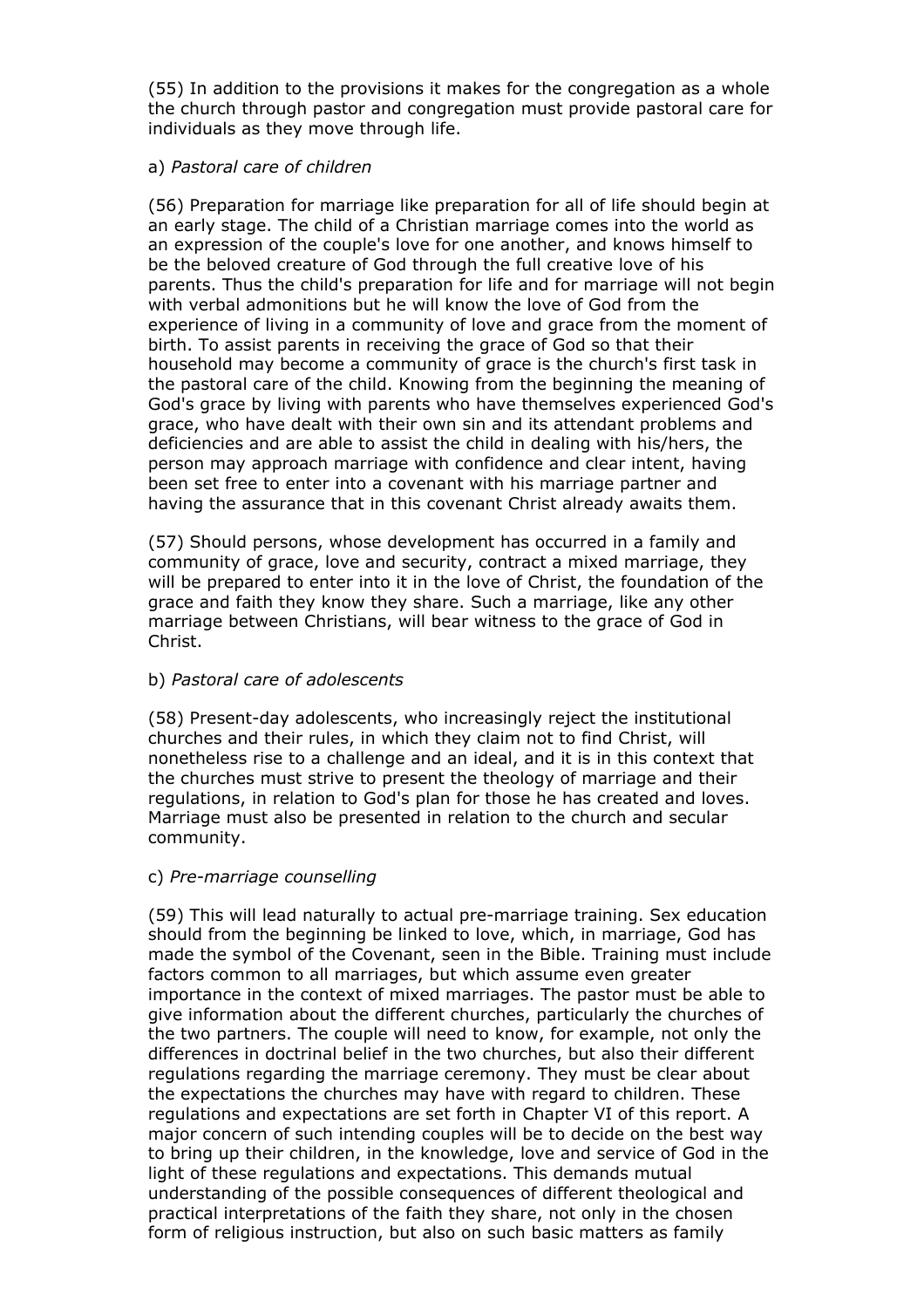planning and abortion.

(60) The Commission lays great emphasis on the need for joint pastoral support for the partners of broken marriages, including cases where there has been a civil divorce, and on a permanent concern for those whose marriages are performed and lived outside the church.

(61) We would refer to the valuable guidelines on joint pastoral care, contained in paras. 73-76 of the final report of the Anglican/Roman Catholic Commission on the same subject as that of the present commission. Examples include the wide diversities between national temperaments and socio-cultural patterns, to which pastoral care must be related and the various experiments in this connection which have been made in different parts of the world. It is stressed that the clergy have a duty to exercise a high degree of mutual understanding and trust, which will help better joint pastoral preparation and support for mixed marriages. Furthermore, there is the need to realize that the solution of delicate personal problems involved in mixed marriages, of which no two are alike, is to be found in the maturing and sensitive growing together of the family itself. This sensitiveness must be matched by any source of outside assistance from which, if joint pastoral care is assumed, all hints of competitiveness, suspicion or possessiveness must be banished, since these would inhibit the necessary sensitiveness from the start.

(62) The Commission has been heartened by the new insights which have come to it through its work together and which hold out to it the hope of even greater understanding of the nature of marriage under the Lordship of Christ. It is the hope of the Commission that through its work this gift of understanding may be reflected day by day in the churches' pastoral care of the People of God. The Commission also hopes that through the common work of the pastors of the various churches, the churches themselves may be brought into a closer fellowship with one another. As the churches make joint provision for training their pastors, as pastors work together across denominational lines in the case of particular couples and particular families who are involved in mixed marriages, it may be that these instances can point us towards oneness which is God's will for his church. Already little ecumenical groups are emerging in places where pastors are discovering that they are already one in understanding the sacramental and life-long character of marriage and one in the call they have from God to minister to his people as they attempt to live out their lives under his Lordship. It may be that the consequences of our work as a commission may bring healing to individuals and families but may also seem in some measure to bring our churches into a unity that is visible to the world.

## **Statement and discussion of the norms of the Catholic Church regarding mixed marriages**

(63) The Commission was able to note in many matters a great deal of agreement between the views of the churches. These agreements exist, above all, in dogmatic matters and in the practical and theological aspects of pastoral care of spouses and families in mixed marriages.

(64) In other matters, however, differences have come to the fore and appear to be rather complex. The Catholic Church sees certain matters against a different horizon, or on a completely different plane from the Lutheran and Reformed churches. This is particularly true in the field of canon law relating to marriage. This is not only a matter of the function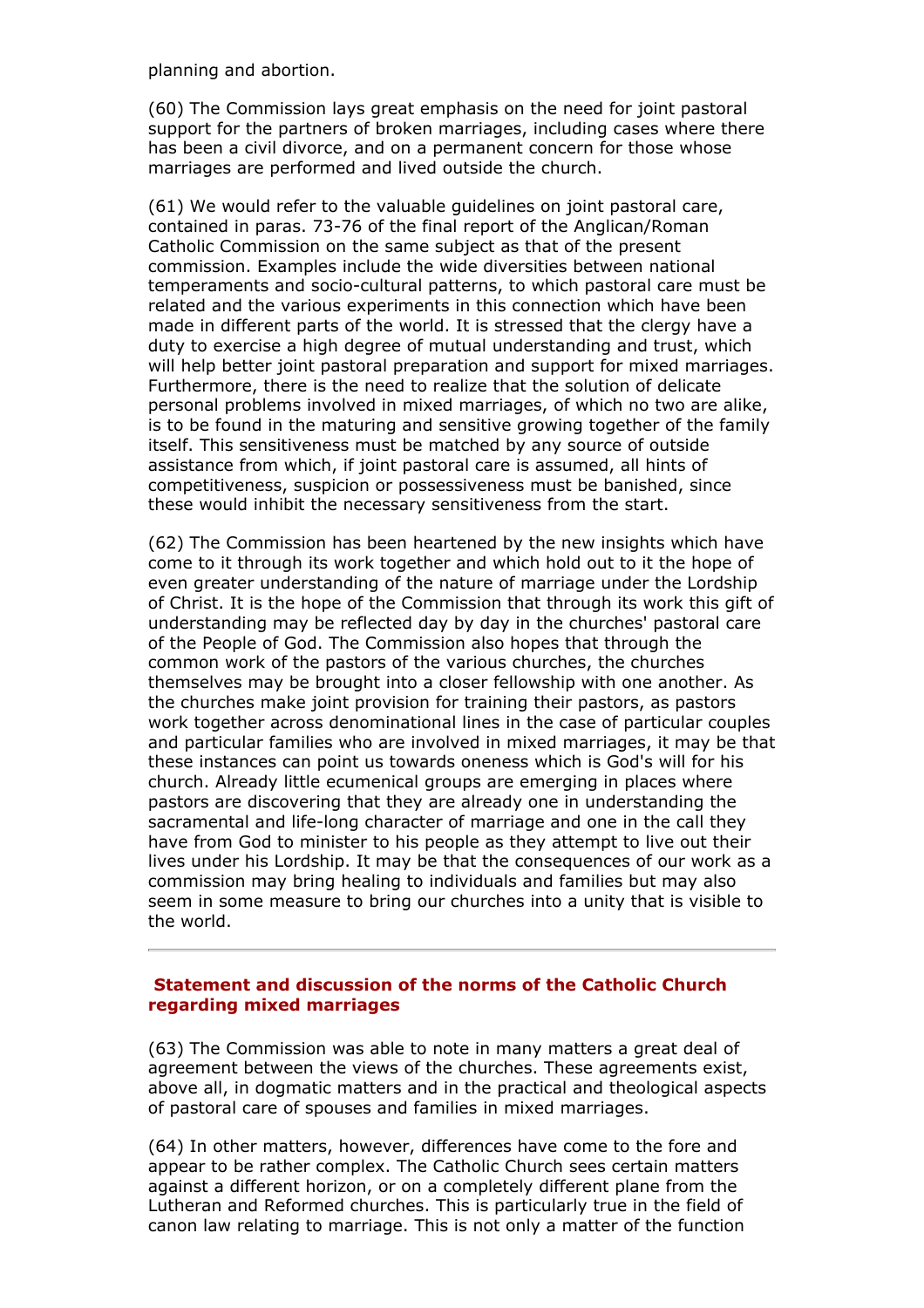and the weight that the Catholic Church on the one hand and the Lutheran and Reformed churches on the other attribute to such a juridical system. Each of the two sides, quite obviously, sees the juridical system in a different dimension, as belonging to an altogether different plane. The two sides therefore treat canon law in completely different contexts, assess it in different ways, and assign altogether different tasks and functions to it.

(65) But the subject of canon law on marriage is of great importance for ecumenical dialogue about the theology of marriage and, above all, of mixed marriages. The Lutheran and Reformed members of the Commission therefore deem it desirable for the present report to include a detailed statement about the present state of legislation regarding mixed marriages in the Catholic Church. This provides occasion for illustrating the different ideas of the churches in this matter and thus of beginning a dialogue between them.

### **A. Norms of the Catholic Church on mixed marriages**

(66) Like all ecclesiastical laws and rules, the norms on mixed marriages have a pastoral function whose primary and fundamental goal is the salvation of souls. The principle *salus animarum suprema lex* expresses the final end of all the normative activity of the church. On the other hand the regulations on mixed marriages, like other ecclesiastical laws, are an expression of theology, which makes it necessary to examine their motives and their deep roots in relation to the gospel message and its theological explanation.

(67) The Catholic regulations at present in force may be found in Paul VI's *Motu proprio Matrimonia Mixta*, of 31March, 1970. This document contains a synthesis of the resolutions passed, after prolonged discussion, at the first Synod of Bishops in 1967. It is generally known that the Fathers of Vatican II, unable to treat the question of mixed marriages in a definitive manner, requested the Pope to reform canonical discipline in this regard. This is what the Pope in effect did, after meeting once again with the bishops and in answer to their wishes.

(68) The Pope's document is a kind of general law for the whole Catholic Church which leaves to the episcopal conferences the power of filling in the details in regard to certain aspects such as the concrete form of the promises to be made by the Catholic party, the reason for which a dispensation may be obtained from the canonical form of the marriage ceremony, the way of registering mixed marriages, and the different forms of pastoral care to be adopted in this matter. To learn about these aspects it is essential to have recourse to the complementary norms issued by the various episcopal conferences.

(69) Paul VI's *Motu proprio* is in two parts, one doctrinal, the other normative. The first underlines certain general principles of primary importance for the understanding of the Catholic Church's position on mixed marriages.

(70) 1. The Catholic Church, like other churches, for that matter, advises against mixed marriages insofar as they can easily cause difficulties in families, since in such cases living together can endanger the faith, and divisions in the faith can create problems in married life.

(71) 2. The Catholic Church reaffirms as fundamental and primordial the right of all men to marry and to have children. Respect for this right leads the Catholic Church to take into special consideration the difficulties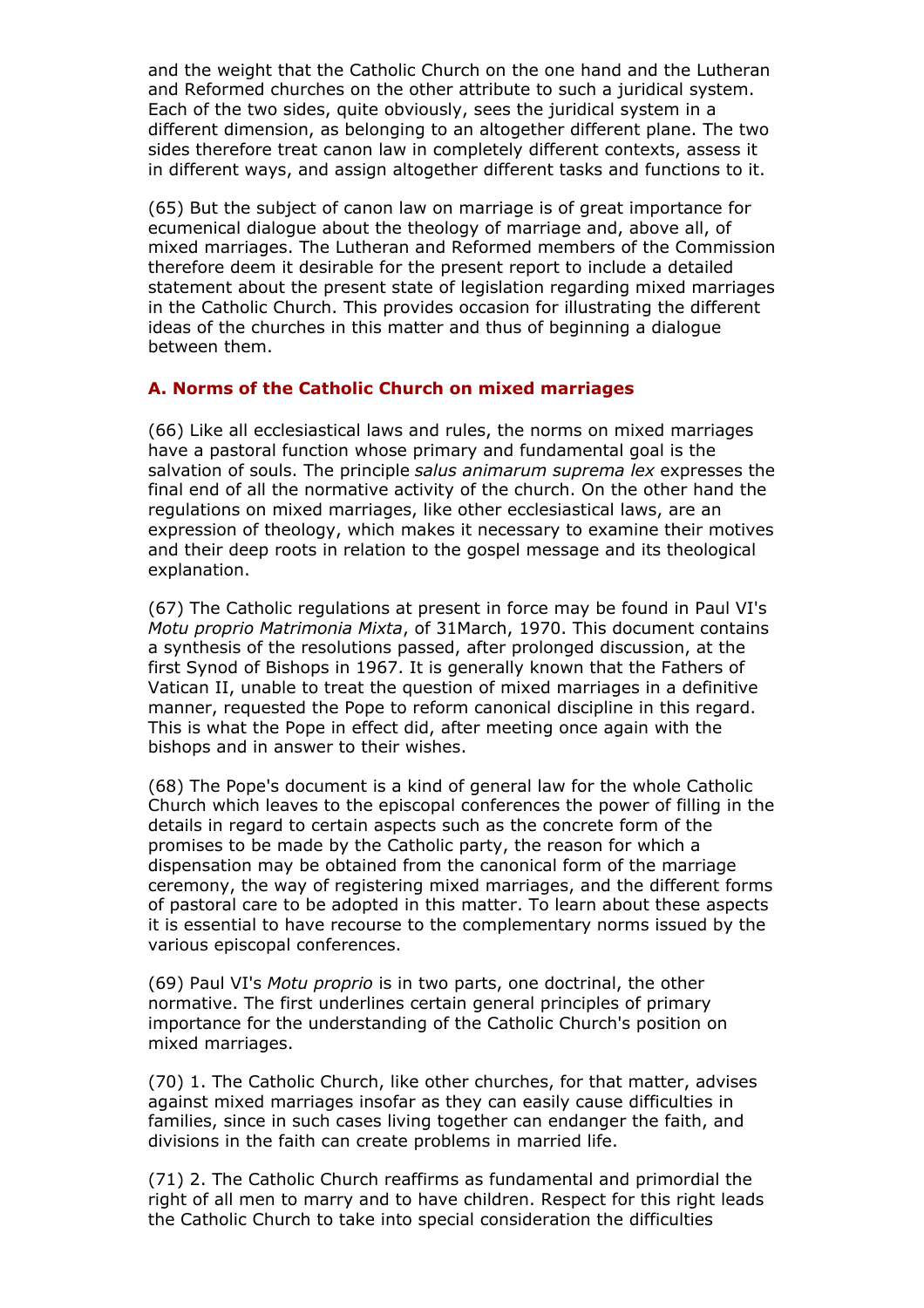encountered by Catholics in finding a Catholic partner in countries where Catholics are a small minority.

(72) 3. "The Church does not place on the same level, either from a doctrinal or from a canonical viewpoint, a marriage contracted between a Catholic and a non-Catholic who is baptized*,* and a marriage between a Catholic and a non-baptized person. In fact, as was affirmed at Vatican II, those who, among non-Catholics, "believe in Christ and are validly baptized, may be said to be in communion, even if an imperfect one, with the Catholic Church.' There exists therefore in a marriage between two baptized persons - which is a true sacrament - a certain communion of spiritual goods which is lacking in a union where one partner is baptized but not the other" (MM, para. 5).

(73) With regard to the communion of spiritual goods, the Catholic Church distinguishes in theology and in canon law between three kinds of mixed marriages among its members: 1) with members of the Oriental Orthodox churches; 2) with other baptized persons; and 3) with the non-baptized.

(74) Baptism is a fundamental and precious bond of union. It forms the basis of the sacramental character of marriage. The identity between the bond of marriage and the sacrament and sacramental reality of Christian marriage is the reason for the (church's) pastoral concern for the marriage of Catholics as regards its essential presuppositions, its conditions, its preparation and celebration, and for the development of married life.

(75) This sacramental character is also one of the reasons for the different attitude adopted by the Catholic Church in connection with different kinds of mixed marriages. Those of Catholics with *baptized* persons cannot be *licitly* contracted without first obtaining a dispensation from the diocesan authority. For marriages of Catholics with *un-baptized* persons the dispensation is required for *validity*.

(76) Ecclesiastical regulations touch on the following aspects of mixed marriages:

- The promises made by the Catholic partner.
- The canonical form of the celebration.
- The liturgical form of the celebration.
- Regulations concerning pastoral care of mixed marriages.

### **1. Promises**

(77) Catholic regulations underline the responsibility in conscience of the Catholic partner to profess his (or her) faith and to transmit it to the children as a requirement inherent in the faith itself.

From this there follow these rules:

- "The Catholic partner should declare himself ready to remove any a. danger to the loss of his faith", even dangers that may result from a mixed marriage.
- The Catholic partner "has a grave obligation to promise sincerely to b. do everything he can so that his children are baptized and educated as Catholics".

(80) To provide a religious education for the children is viewed as a requirement that derives from the nature of the faith. This obligation, however, is conditioned by circumstances which may escape the control of the Catholic parent. That is why it is stated that he is obliged to do all that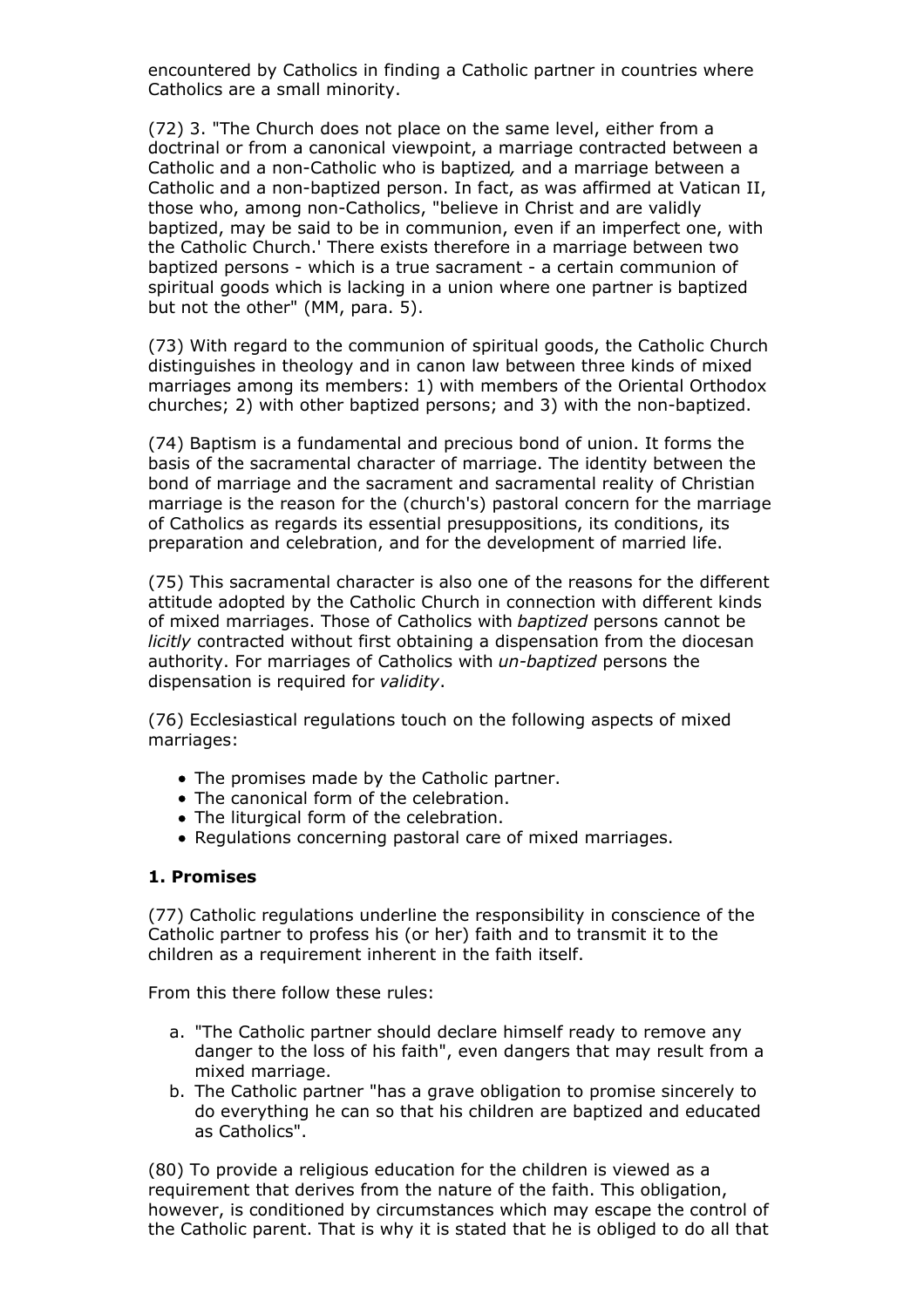lies within his power, all that is possible.

(81) Abiding by the principles laid down at Vatican II, the Catholic Church does not impose on the non-Catholic partner anything contrary to his conscience. But the church has the duty to support and enlighten the conscience of the Catholic partner (and so also his freedom of conscience), since it is directly responsible for his salvation. Consequently, the church requires that the non-Catholic partner be *informed* of the moral obligations of the Catholic spouse without, however, asking him to make any promises.

# **2. The canonical form of the celebration of marriage**

(82) If a marriage, even a mixed marriage, is to be recognized as valid by the Catholic Church, the church requires its own faithful to celebrate it according to the canonical form. The canonical form consists in the celebration of the wedding in the presence of a Catholic priest or deacon empowered to do so, and in the presence of two witnesses. This law applies to all marriages of Catholics. It was introduced at the Council of Trent, but not with any polemical intention or any wish to defend the Catholic faith against the Reformers.

(83) At the Synod of Bishops of 1967, a large majority of the world's episcopate delegates agreed that this law was still necessary for mixed marriages also, since it offered a greater safeguard of the sacred and sacramental character of marriage, a greater guarantee of the indissolubility of marriage, a greater certitude of the validity of marriage and the respect for its essential qualities, and finally, greater possibilities for the pastoral care of married life. These are reasons which in the course of time have become more important than the original aim of the avoidance of clandestine marriages.

(84) Whenever, in the case of mixed marriages, serious difficulties arise in the implementation of the canonical form, local Ordinaries have the right to grant dispensation from it. But it is the task of each episcopal conference to establish the rules according to which this dispensation may be granted in a licit and uniform manner throughout their region or territory, with due attention to the fact that the celebration should possess a certain public character.

(85) It is evident that dispensation from the canonical form does not mean that the Catholic partner is dispensed from the other obligations concerning the faith and mentioned above.

# **3. The liturgical form**

(86) The canonical form normally coincides with the liturgical form of the celebration of marriage. In the case of a marriage of a Catholic with a baptized person, two possibilities are envisaged:

- a. a celebration without a Mass, according to the rite of the ordo *celebrandi matrimonium* of 1969, nos. 39-54, in the framework of a liturgy of the word, followed by the exchange of promises and the blessing of the spouses;
- b. alternatively, with the consent of the local Ordinary, a celebration during Mass, according to the same *Ordo* nos. ; but in this case for the distribution of Communion the rules concerning inter-communion must be observed.
- (87) Paragraph 13 of MM is intended to prevent a form of celebration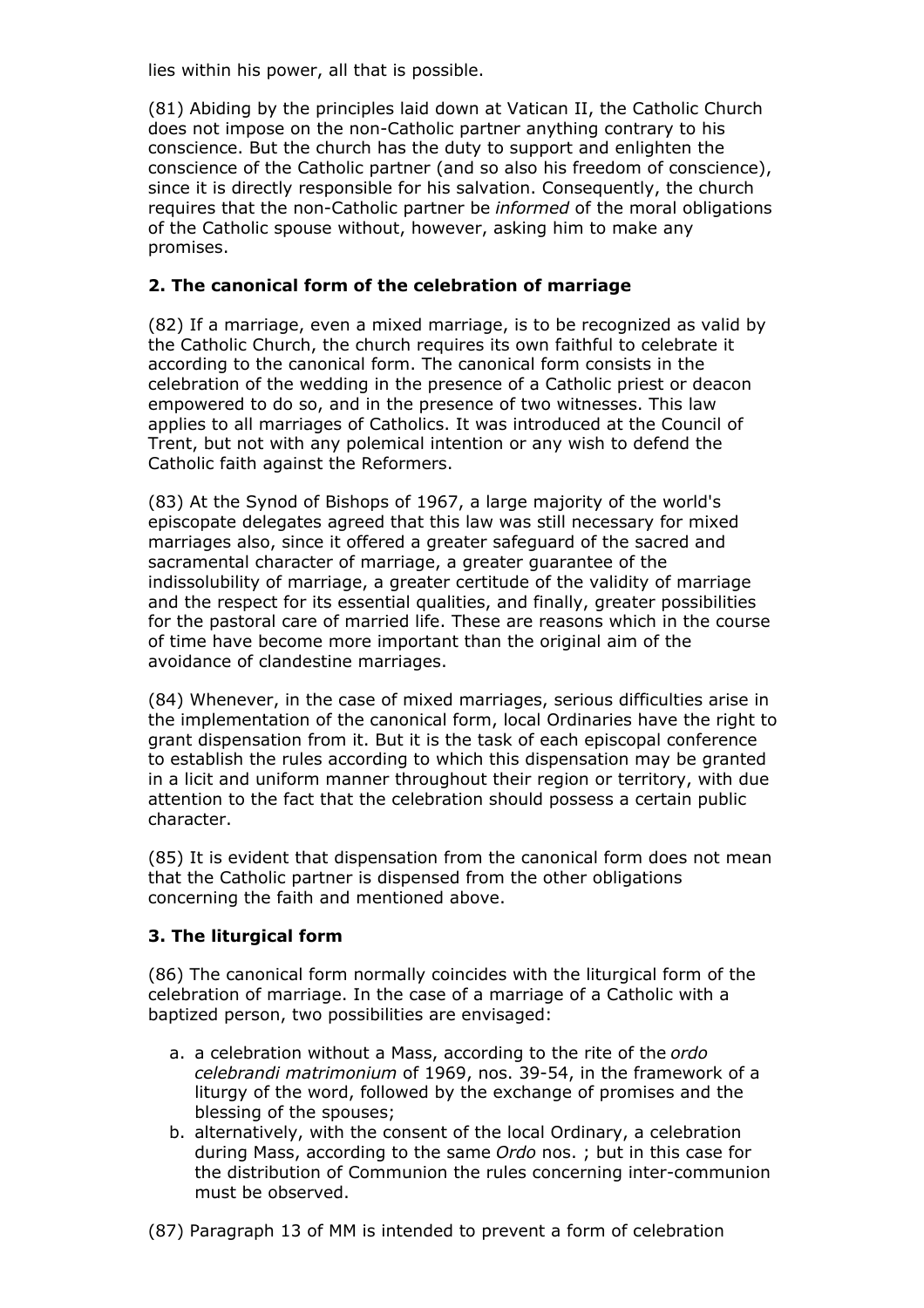which might be to the detriment of sound ecumenism instead of promoting it; or else one that might cause doctrinal confusion. This paragraph forbids a simultaneous celebration in two different rites, or a non-Catholic celebration preceding or following the Catholic one, if this includes a fresh expression or renewing of the marriage vows. In fact, since the church considers as valid the exchange of vows of the spouses in the presence of a Catholic priest or deacon, another exchange of vows either before or after, would be like performing a second marriage, for a marriage is made effective through a single act.

# **4. Regulations concerning the pastoral care of mixed marriages**

(88) Paragraph 14 of MM lays down that diocesan authorities and parish priests should give special attention to mixed marriages, since this pastoral care in the course of the preparation, celebration and the entire development of such marriages, can help to prevent and to resolve numerous problems. More particularly, those who have the care of souls should:

- offer the Catholic partner and the children born of the mixed marriage the spiritual support they need to accomplish their duties in conscience;
- offer this support especially to help him to give witness to his faith;
- offer such help so that the unity of the couple and of the family should grow above all on the basis of their common baptism in Jesus Christ;

Finally, this paragraph supports the wish of the 1967 Synod of Bishops that in mixed marriage ceremonies there should be a loyal and sincere collaboration with the ministers of other religious communities.

(89) Local Ordinaries and parish priests should take care that the Catholic partner and the children born of a mixed marriage should not lack the spiritual help they need to perform the duties they have in conscience. They should also encourage the Catholic partner to always take care of the divine gift of the Catholic faith and to give witness "with gentleness and reverence and with a clear conscience" (1 Pt 3.16); and they should help the spouses to strengthen the unity of their conjugal and family life which, since they are Christians, is founded also on their baptism. For this reason it is desirable that those responsible for souls should establish with ministers of other religious communities relations of sincere loyalty and enlightened confidence. This regulation has encouraged fruitful collaboration at various levels.

(90) The norms in the Apostolic Letter *Matrimonia Mixta* are general laws for the Catholic Church. In different countries these laws are embodied in regulations laid down by the appropriate episcopal conference. From an ecumenical viewpoint these regulations may often be of more interest since they go into detail, facing diverse situations and suggesting possible solutions in particular cases. But particular regulations laid down for a given territory cannot go beyond the limits stated in the general law.

## **B. Lutheran-Reformed comment**

(91) In the Lutheran and Reformed churches we are accustomed to marriages between spouses who belong to different ecclesiastical traditions such as our own and the Anglican, Methodist and Baptist communions; and although at one time these presented problems, and although even yet it is impossible to make unqualified universal judgements, by and large the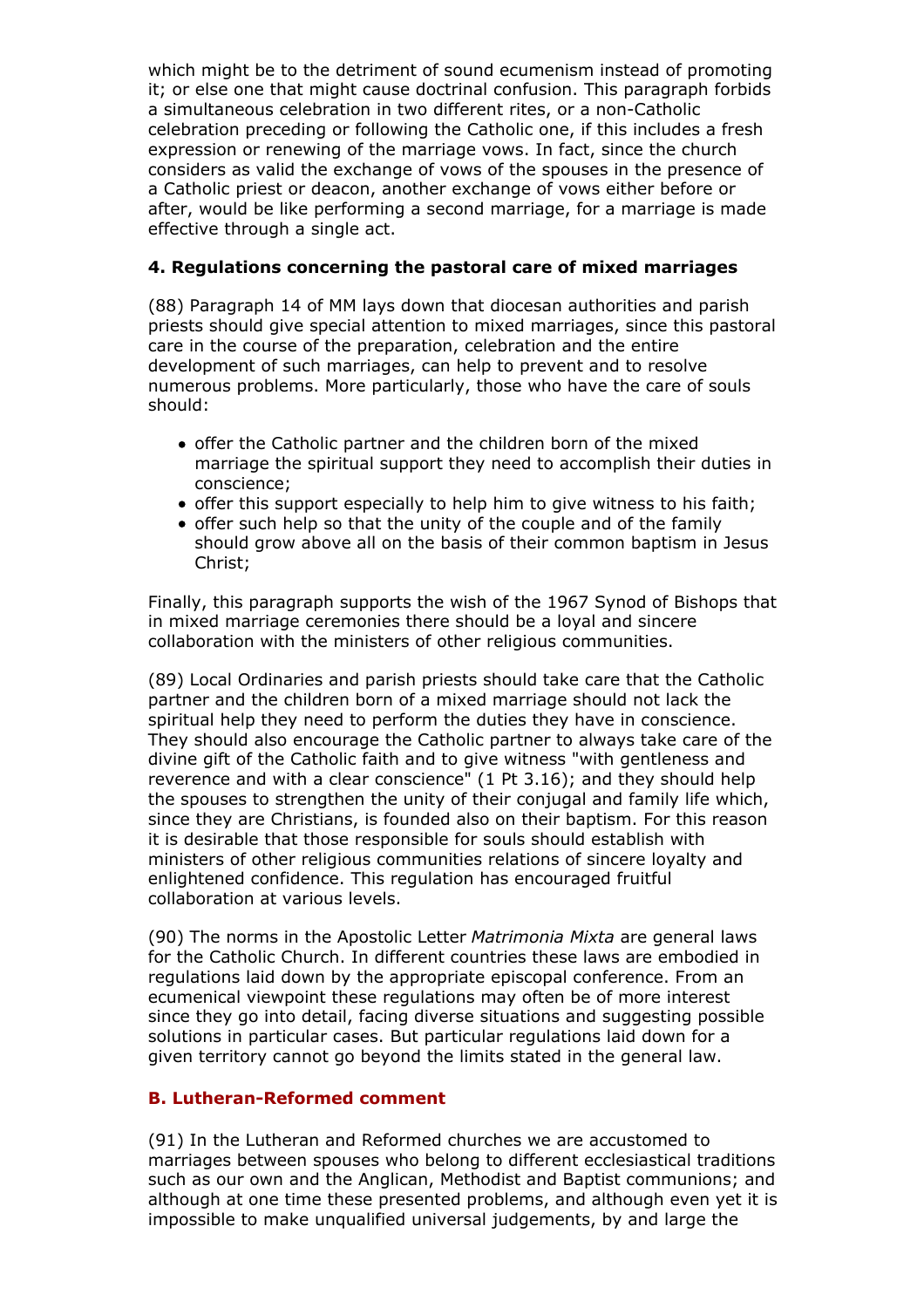problem has disappeared, and conventions have arisen to govern situations of this kind. One such convention, for example, which operates in some areas, is that whereby the wedding takes place according to the form of the bride's church and the married couple thereafter attach themselves to the husband's church. There is no doubt that a major factor in bringing about this state of affairs is the growth of mutual understanding and recognition within the ecumenical movement and the family of churches it has produced.

92) In the past there has been, however, a serious and a difficult problem where one of the intending partners was a Catholic; and it can hardly be disputed that the difficulties stemmed from the legal norms imposed on the situation by the Canon Law of the Catholic Church. This idea of legal norms in this connection is foreign to the spirituality of the Lutheran and Reformed churches. From their point of view these norms seemed to place the first importance upon the fulfilment of the Catholic spouse's obligations to the Catholic Church and, hopefully, upon the fulfilment of similar obligations on the part of the children; whereas it has been possible for Lutheran and Reformed ministers and churches to give the first priority to the Christian good and growth in grace of husband and wife together as a married couple and so of the whole family.

(93) Against this historical background the Lutheran and Reformed churches welcome the changes in the legal norms which have taken place in recent years and which are expressed in *Matrimonia Mixta*; and they appreciate the intention of the Catholic Church to seek the Christian good of the whole family. The Lutheran and Reformed churches recognize further that the legal norms seek to express a pastoral concern and that they have their roots in underlying theological convictions regarding such topics as the nature of the church and of divine revelation.

(94) It is necessary, however, to affirm that the legal norms continue to create problems especially in connection with the provisions concerning the promises and the canonical form. We must raise the question whether especially at these two points the legal norms do not hinder a fully ecumenical solution to the problem of mixed marriages. In other words, in view of the undoubted intention of the Catholic Church to seek the Christian good of the whole marriage and in view of the pastoral concern behind the canon law we would ask whether that pastoral concern is fully and adequately expressed by the legal norms. It is significant to note that the conversations on marriage between Anglicans and Catholics found difficulties at the same points and we venture to suggest that the question may be raised whether the degree of consensus which our own dialogue has achieved does not justify some modification of the legal norms.

# **C. A Catholic reply**

(95) The difficulties of the Lutheran and Reformed churches mentioned above seem to derive from the fact that the theological roots and the eminently pastoral function of the Catholic regulations have not been studied deeply enough. This could lead to two forms of distortion:

- that of thinking that the various churches are united in faith and doctrine concerning mixed marriages and of regarding ecclesiastical regulations as the sole source of differences in this matter;
- that of viewing ecclesiastical laws themselves as "the law" in the formalistic and legalistic Old Testament sense, and of pushing divergent ideas of law to the point of giving the impression that one wishes to reduce the radical character of the gospel to a mere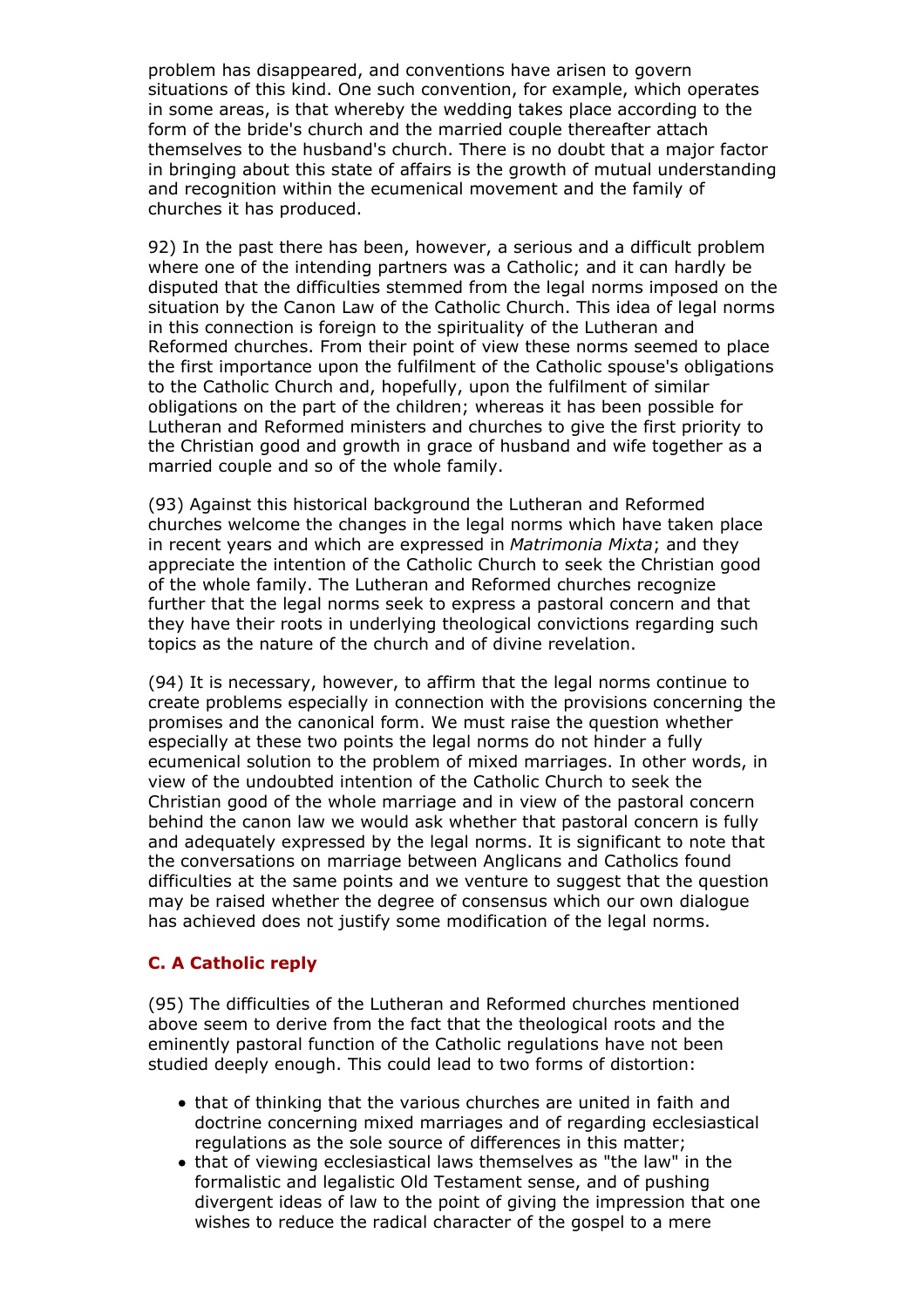invitation by Christ which is not binding and which vanishes when confronted with the failure of man's weakness.

(96) In the Catholic view, on the contrary, the laws of the church are a function of theology and an expression of pastoral concern. They express in a practical manner the requirements of the doctrine of the faith, and are intended to introduce Christian values into the life of the faithful. It is therefore true that theological convictions about the nature and obligatory character of the faith, as well as about the nature of the church, influence the characteristic spirit of Catholic regulations: the conception of the church as both visible and invisible, the role of bishops as doctors and guides of the faithful, what in the faith binds believers, the very conception of the Incarnation of Christ and the sacramental nature of His church (as institution and mystery, sign and instrument, of the grace of Christ)..., all this implies a fuller embodiment of theological insights in ordinary practical life, even by means of numerous and detailed rules of behaviour.

(97) The pastoral concern of the Catholic Church is expressed in various ways: through the liturgy, through a great variety of means of evangelization, through the personal contacts of bishops and parish priests with the faithful, as well as through juridical rules. These regulations then do not exhaust the pastoral activity of the church, but their purpose is still profoundly pastoral.

(98) Therefore it may be true that pastoral concern is not totally and fully expressed in juridical rules. Yet it remains true that they have a pastoral function, that of guiding bishops and parish priests and the faithful toward a conduct which introduces into the daily Christian life of married couples values brought by Christ and communicated to us by the church. These regulations, moreover, can at times help to give direction to other pastoral activities (of a non-juridical kind), and in this sense they serve a doubly pastoral purpose.

(99) Apart from the differences in doctrinal and theological convictions on the nature and authority of the church, on the obligatory nature of the faith, and on the sacramental and indissoluble character of marriage, there are certain other differences which create difficulties with regard to mixed marriages. These concern chiefly moral principles.

(100) The Catholic Church possesses a single general law for mixed marriages, which can be applied in a highly flexible manner in different situations in accordance with the directions of national episcopal conferences. But the church is now in relation with the numerous churches that came from the Reformation, churches with diverse theological convictions and sometimes also different legal principles regarding mixed marriages. Hence agreements arrived at by a commission need to be very closely studied, while at the same time seeking their practical expression at various levels.

(101) In spite of difficulties that persist, the present dialogue and the partial progress already made by this Commission would seem to indicate, not that dialogue should be brought to a close, but that it should be continued and made more effective at various levels.

#### **Conclusion: further outlook and tasks**

1. (102) Looking back over the course of our discussions as reflected in the present document, one may summarize matters as follows: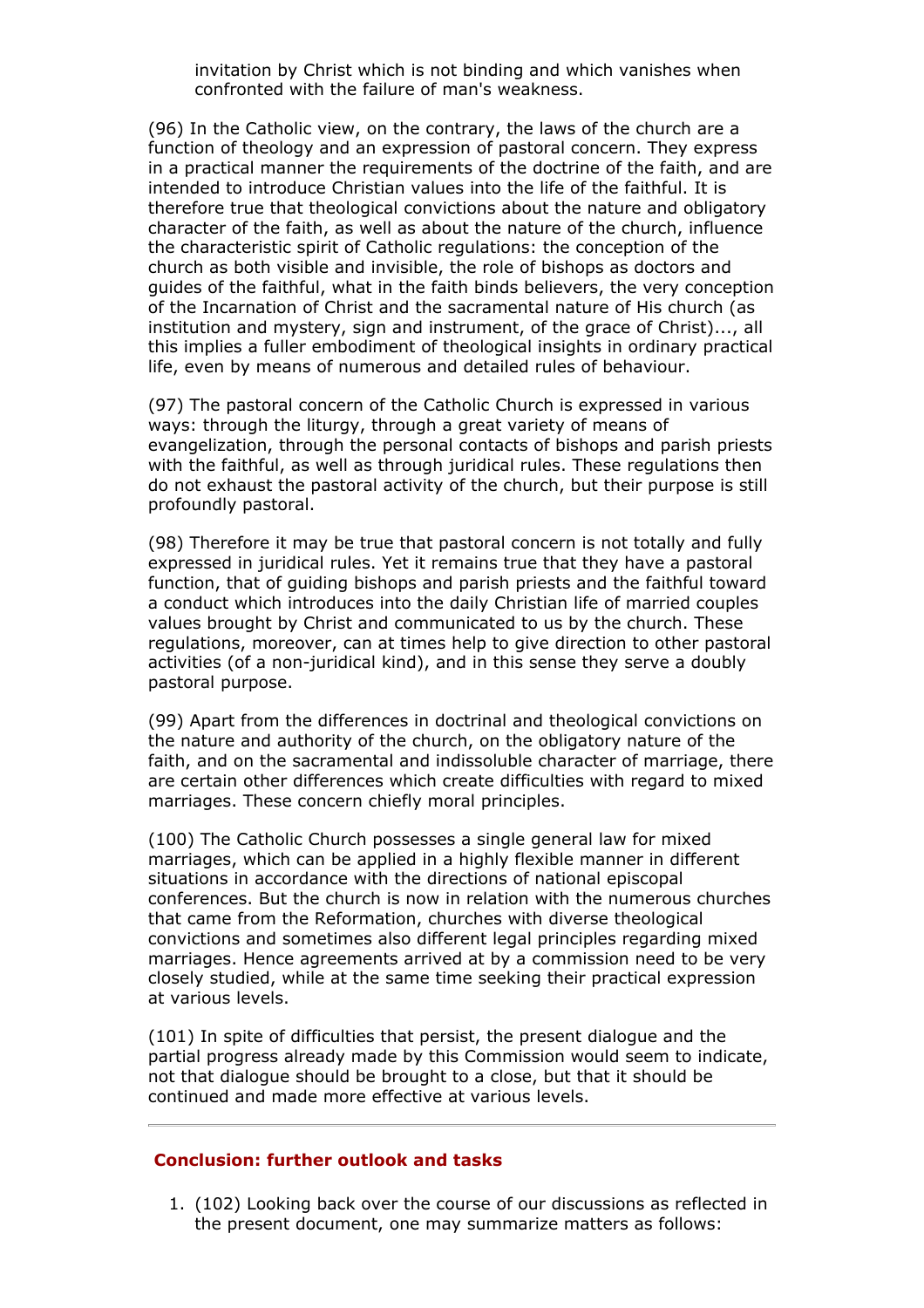starting from an examination of marriage as a human reality, we immediately encountered two questions that are fundamental for the theology of marriage, two questions whose importance became more and more apparent to us as we went along and to which we therefore felt bound to dedicate particular attention, i.e., the problems of the "sacramentality" and the "indissolubility" of marriage. The result of our work is therefore primarily of a theological nature, and we are convinced that it is fundamental for all further dialogue between our churches in matters of marriage and mixed marriages. Even though it did not prove possible to obtain a complete consensus on all points, we did discover or work out agreements that have brought us decisively closer to a common understanding of marriage and also have a positive effect on the problem of mixed marriages. Undoubtedly, however, it is not the aim of an inter-confessional dialogue like our own to heap up a mere series of theological agreements. It will be just as important for our churches to translate on a broad basis theological convergences into the practical life of the churches. In this sense we should like to place particular emphasis on the following points:

(103) The particular nature of Christian marriage should be clearly stressed in the doctrine and the preaching of our churches and an appropriate liturgical form of contracting marriage should be preserved.

The Lutheran and Reformed churches must use the possibility of re-marrying divorcees in such a manner that this will not obscure their basic conviction and their witness that marriage is of lifelong duration.

- (104) Given the prospect of a theological rapprochement, our churches should endeavour, especially in the field of the problems of mixed marriages, to abandon the mutual mistrust which still often prevails; as far as the Catholic Church is concerned, moreover, every attempt should be made - albeit without interfering with the pastoral responsibility of the competent authorities - to ensure that the possibilities opened by the Apostolic Letter *Matrimonia Mixta* in connection with mixed marriages between Catholics and Lutherans or Reformed will be fully utilized in all countries and not merely applied in a restrictive manner.
- (105) The Lutheran and Reformed members of our Commission felt 3.that there were two questions that they had specially to formulate for their Catholic partners:
	- a. Given the theological agreements that have already been obtained, would it not be desirable to examine very seriously in each country whether a mixed marriage celebrated by a Lutheran or Reformed pastor could not be recognized as valid by the Catholic Church even in the absence of dispensation from canonical form, especially since this would correspond to the practice of the Lutheran and Reformed churches? When examining this question, the non-Catholic members stressed it should be borne in mind that the Catholic Church in its relationship with the Orthodox Church does not make the dispensation from canonical form necessary for validity in the event of a mixed marriage, and this notwithstanding the fact that there are still serious differences between the way in which the two churches understand marriage.
	- b. Moreover, would it not be desirable to examine whether the obligation of the Catholic partner of a mixed marriage to baptize and educate his children in the Catholic faith could not be safeguarded in a more pastoral and also more ecumenical